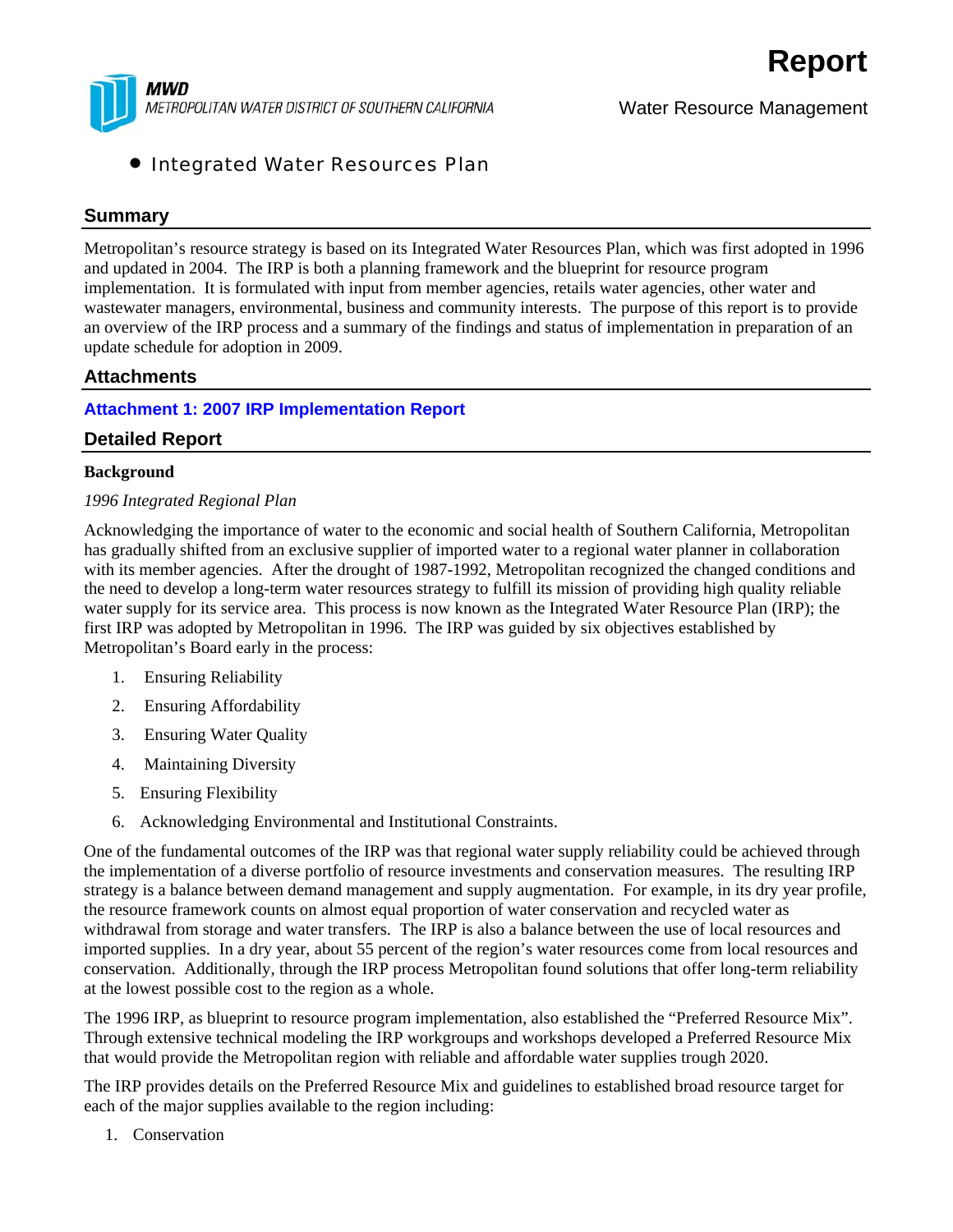- 2. Local Resources Water Recycling, Groundwater Recovery and Desalination
- 3. Colorado River Supplies and Transfers
- 4. State Water Project Improvement
- 5. In-Region Surface Reservoir Storage
- 6. In-Region Groundwater Storage

#### *2004 Update*

In 2004, the Metropolitan Board adopted an updated IRP. The IRP Update had three objectives:

- 1. Review the goals and achievements of the 1996 IRP
- 2. Identify the changed conditions for water resource development
- 3. Update resource development targets through 2025

The 2004 IRP process fulfilled the new objectives and updated the long-term plan to account for new water planning legislation. The updated plan contained resource development targets through 2025, which reflected changed conditions; particularly increased conservation savings, planned increases in local supplies and uncertainties. The 2004 IRP also explicitly recognize the need to handle uncertainties inherent in any planning process. For the water industry, some of these uncertainties are the level of population and economy growth which directly drive water demands, water quality regulations, new chemicals found to be unhealthful, endangered species affecting sources of supplies, and periodic and new changes in climate and hydrology. As a result, a key component of the Updated Plan was the addition of a 10 percent planning buffer. The planning buffer provided for the identification of additional supplies, both imported and locally developed, that can be implemented to address uncertainty in future supplies and demands.

#### *Integrated Resource Planning Process*

The IRP process was a region-wide collaborative effort involving many groups including Metropolitan, member agencies, sub agencies, groundwater basin managers and representatives from environmental, agricultural, business and civic communities. From mid-1993 to 1996, Metropolitan and the region-wide stakeholders collectively analyzed available resources, both local and imported, together with conservation.

An IRP Workgroup comprised of representatives from Metropolitan's staff, member agency and sub-agency managers and groundwater basin mangers provided the technical guidance for the IRP. This group met over 35 times and spent hundreds of hours analyzing the various resources.

Major achievements in the process were discussed and established through three regional assemblies. Invited public representatives, and member agency and sub-agency general managers were present at the regional assemblies in addition to the IRP Workgroup members. Broader public input to the planning process was obtained at six public forums and several member agency workshops. Business, environmental, community, agricultural and water interests both within and outside the region were invited to attend the public forums.

In 2004, the Metropolitan Board of Directors adopted an update to the 1996 IRP. Similar to the 1996 IRP, the 2004 Update was a collaborative effort of the region-wide stakeholders, and water industry and public input was sought.

#### **Resource Targets and Results**

The 1996 IRP and the IRP Update developed targets for each resource that makes up the Preferred Resource. The targets were set for years 2010, 2020 and 2025. The following provides a summary of each resource, the targets, the most recent progress through July 2007 in achieving the targets, and any changes in the resources. Additional information and details on the implementation progress for 2007 can be found in **Attachment 1**, the 2007 IRP Implementation Report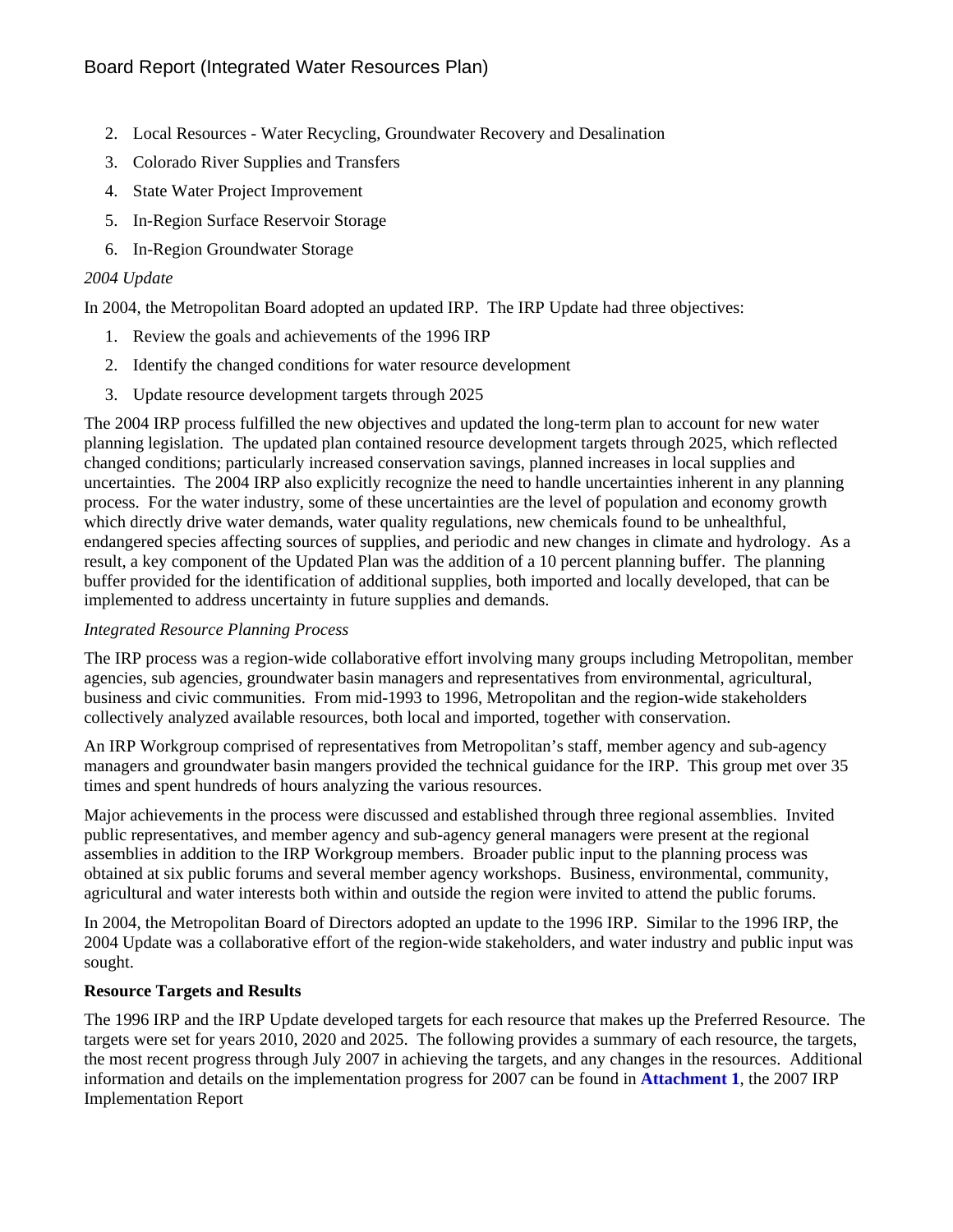#### *Conservation*

Metropolitan's dedication to conservation since the early 1990's permitted the 1996 IRP to consider conservation a "core" water supply and establish targets for regional conservation savings. Establishing a conservation target required the use of a metric to measure conservation savings. However, conservation cannot be easily measured or metered. Models used in the 1996 IRP and the IRP Update estimated conservation savings based on expected changes in consumption from active and code-based conservation.

Metropolitan considers conservation from four different situations:

- 1. Active: savings from Metropolitan and member agency-funded conservation programs. These are also known as Best Management Practices (BMPs)
- 2. Code-based: savings from the Metropolitan-sponsored 1992 California plumbing code
- 3. Price Effects: savings due to increases in retail water rates and conservation rate structures enacted since 1990
- 4. Pre-1990: conservation from the 1980 California plumbing codes and price increases from 1980 to 1990.

As of the IRP update, Metropolitan did not assign a savings quantity to public awareness campaigns and education. It has been widely accepted that such programs prompt consumers to install water saving fixtures covered under active or code-based savings and thus are beneficial.

The 1996 IRP set the 2020 conservation targets to 882,000 acre-feet. The target set included projections of active BMP compliance and passive conservation. The IRP Update projected conservation savings of 1,028,000 acrefeet by the 2020 target. In addition the IRP Update provided a 2025 conservation forecast of 1,107,000 acre-feet. Table 1 shows the conservation targets for the 1996 IRP and Update.

| Category                 | <b>FY03</b> | 2010    | 2020      | 2025      |
|--------------------------|-------------|---------|-----------|-----------|
| <b>IRP</b> Update Target | 653,850     | 865,200 | 1,027,600 | 1,106,900 |
| 1996 IRP Target          | 571,000     | 738,000 | 882,000   | N/A       |
| Actual / Estimate        | 703,000     | 866,000 | 1,043,00  | 147,000   |

**Table 1: Conservation Targets (Acre-Feet)** 

Given the revised conservation target, Metropolitan continued to support the member agencies in developing costeffective BMP-guided conservation programs and devising new programs. As shown in Table 1, the current active and code-based conservation programs currently in place are on track to meet the targets set by the IRP update.

#### *Local Resources – Recycling, Groundwater Recovery, Seawater Desalination*

The 1996 IRP Preferred Mix included a diverse portfolio of imported supplies and locally developed resources. Locally developed supplies aid the region as a whole by offsetting the need for additional imported water.

The IRP set targets and committed funding for the development of member agency wastewater recycling and groundwater recovery projects. To implement the 1996 IRP local resource targets, Metropolitan established the Local Resources Program (LRP). Through the LRP, member agencies are paid incentives for developing local resource projects. Beginning in 1998, projects for LRP funding are chosen through a competitive Request for Proposals (RFP). Selected projects are given up to \$250 per acre-foot. The goal of the RFP process is to reach the target of recycled water and groundwater recovery programs and take advantage of competitive matching funds from member agencies. In April 2007, Metropolitan's Board adopted updated administrative policy principles for LRP implementation. The new principles allow for an open process to accept and review project applications submitted on a continuous basis, with a goal of the development of an additional 174,000 acre-feet per year of local water resources. The new process is intended to accelerate LRP project development.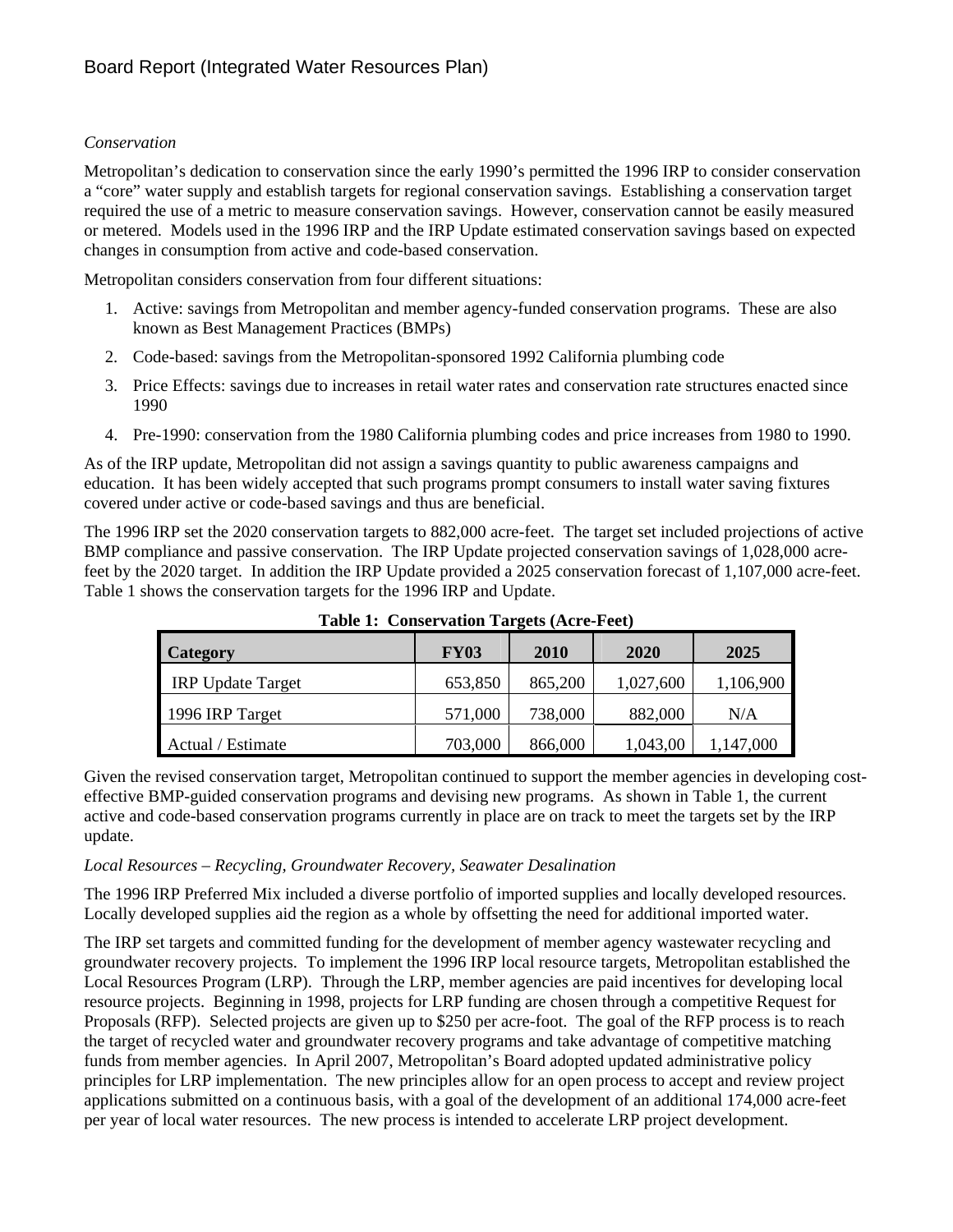The 1996 IRP target for the local resources was set at 355,000 acre-feet by 2005, 410,000 acre-feet 2010 and 500,000 acre-feet by 2020. The IRP Update set the local resources goal to 750,000 acre-feet by 2025. While the target was missed for 2005 the region is expected meet the 2010 and 2020 targets. As of fiscal year 2006/07, Metropolitan has invested over \$244 million and partnered with member agencies on over 63 recycling projects and 26 groundwater recovery projects producing and estimated 319,000 acre-feet of supply. In addition, non-Metropolitan funded local resources have produced 167,000 acre-feet. By 2010 production of all local resources is expected to be 426,000 acre-feet, more than fulfilling the IRP Update goal. A summary of targets, actual performance and future estimates are shown in Table 2.

The local resources target is associated with half of the Planning Supply Buffer (or 250,000 acre-feet) and programs have already been identified that can fulfill the additional need.

| <b>Source</b>            | 2005    | 2010    | 2020    | 2025    |
|--------------------------|---------|---------|---------|---------|
| <b>IRP</b> Update Target | 355,000 | 410,000 | 500,000 | 750,000 |
| 1996 IRP Target          | 355,000 | 410,000 | 500,000 | N/A     |
| Actual / Estimate        | 270,000 | 426,000 | 628,000 | 637,000 |

**Table 2: Local Resources Targets** 

The status and projections of locally planned recycling and groundwater recovery projects change from year to year. Metropolitan periodically surveys it member agencies to coordinate local supply projections. Several changes discovered through the survey process were included in the IRP update.

Although seawater desalination is recognized as a potential resource, the high cost estimates disallowed this resource from being included in the targets set for future development in the 1996 IRP. Later, advancement in membrane technology and improved plant locations reduced the cost of desalination. In 2001, Metropolitan issued a competitive RFP for seawater desalination projects for a total goal of 50,000 acre-feet. The overwhelming response to the RFP allowed Metropolitan to set a seawater desalination goal of 150,000 acre-feet.

#### *Colorado River Aqueduct*

A contract with the federal government provides a basic apportionment of 500,000 acre-feet per year of Colorado River water. Historically, Metropolitan has also held priority for an additional 662,000 acre-feet per year, depending on availability of surplus supplies.

The IRP target for Colorado River supplies includes Metropolitan's basic apportionment and supplies from storage and transfer programs that combine to provide the Colorado River Aqueduct (CRA) capacity. The IRP update set the total CRA dry-year deliveries to 879,000 acre-feet in 2010 and 1,250,000 in both 2020 and 2025.

To fulfill the long-term targets, Metropolitan will produce 1,250,000 acre-feet of supply when needed. The Qualification Settlement Agreement between California Agencies, which established the baseline water use for each agency, provides a foundation for these supplies. Also, Metropolitan has identified five programs to fulfill the resource needs. The programs are:

- 1. IID/San Diego County Water Authority Transfer
- 2. Coachella and All-American Canal Lining programs
- 3. IID/MWD Conservation program
- 4. Palo Verde Irrigation District program
- 5. Lake Mead storage

In 2007, Quagga mussels (relatives of the zebra mussels overrunning the Great Lakes and Mississippi River watersheds) were found at various locations within Metropolitan's CRA. If left unchecked, Quagga mussels can destroy water supply systems. Controlling the spread and impacts of the Quagga mussels will require more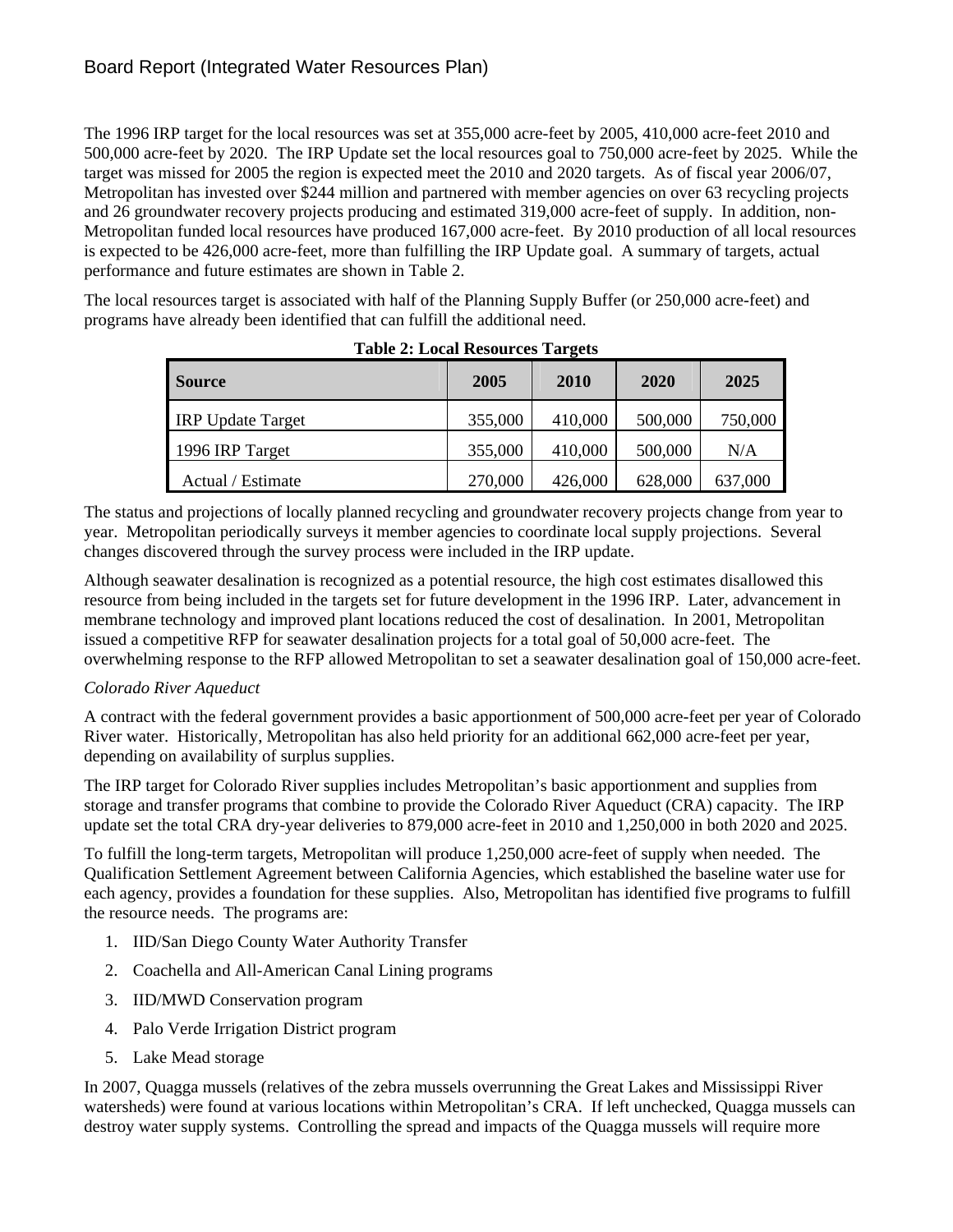extensive maintenance and operational changes along the CRA system to accommodate new treatment and maintenance needs.

#### *State Water Project*

Metropolitan currently holds a 1,911,000 acre-feet contract for annual deliveries from the Bay-Delta. However, water quality and supply reliability challenges due to variable hydrology and environmental standards limit the amount of the contract that can be fulfilled from year to year.

Originally the IRP set targets for the SWP through 2025. However, subsequent Board policy on Bay-Delta improvements removed specific targets and instead focused on improvements to ecosystem, water quality, and supply reliability.

#### *In-Region Surface Water Storage*

Facilities that are considered in this resource are:

- Metropolitan Reservoirs (Diamond Valley Lake, Lake Mathews, Lake Skinner)
- Flexible Storage in DWR reservoirs (Castaic Lake, Lake Perris)

The approach used in the IRP Update assumes dry-year surface storage can be used as needed and as available within the Water Surplus and Drought Management (WSDM) planning framework. The WSDM, established in 1999, guides Metropolitan's operations of its storage and water management actions in both wet and dry years. The 1996 IRP and IRP Update identified an in-region surface water target of 620,000 acre-feet of dry-year storage (400,000 acre-feet in DVL and 220,000 available through the Monterey Amendment) for each of the years 2010, 2020 and 2025.

#### *In-Region Groundwater Storage*

Groundwater basins within Metropolitan's service area provide operational flexibility to the water supply in Southern California. Since the 1950s conjunctive use has been used for local water management. Now, more than 70 recharge facilities are replenishing groundwater basins throughout Southern California.

Targets for conjunctive use, also known as groundwater storage, have taken into consideration an effective ratio of groundwater storage to delivery capacity of three to one. This ratio generally allows for maximum storage under historical hydrologic variations, while minimizing costs.

The 1996 IRP set the targets for dry-year yield of 275,000 acre-feet in 2010 and 300,000 acre-feet in 2020. The IRP update left the 2010 and 2020 targets unchanged and added the 2025 target of 300,000 acre-feet. These In-Region Groundwater Storage targets include the dry-year yield from groundwater storage programs within the region, existing Cyclic Storage and the Replenishment Rate program.

As of July 2007, Iin-Region Groundwater Storage is not expected to meet the 2010 target. Building on information in the Groundwater Assessment Study, which was completed in 2007, Metropolitan has planned a groundwater workshop process with member agencies and groundwater basin managers to develop strategies and recommendations to increase groundwater conjunctive use.

#### **Next Steps**

As previously discussed, water supply planning is an ever changing process. Several changed conditions were observed from the 1996 IRP to the 2004 Update. As a result, the 2004 IRP changed or updated IRP targets in all six of the Preferred Resource Mix resources.

Now, four years since the last IRP update there is a need for a new round of water resource analysis and projections. Recent events have called Metropolitan's attention to new and changing trends in the region's water supply reliability. Changes in the trends of climate, the cost and use of energy, endangered species protections, greenhouse emissions and conveyance needs in the Sacramento-San Joaquin River Delta System have already been observed. These variations call for an updated IRP and for the fortification of adaptive strategies to confront additional challenges in future.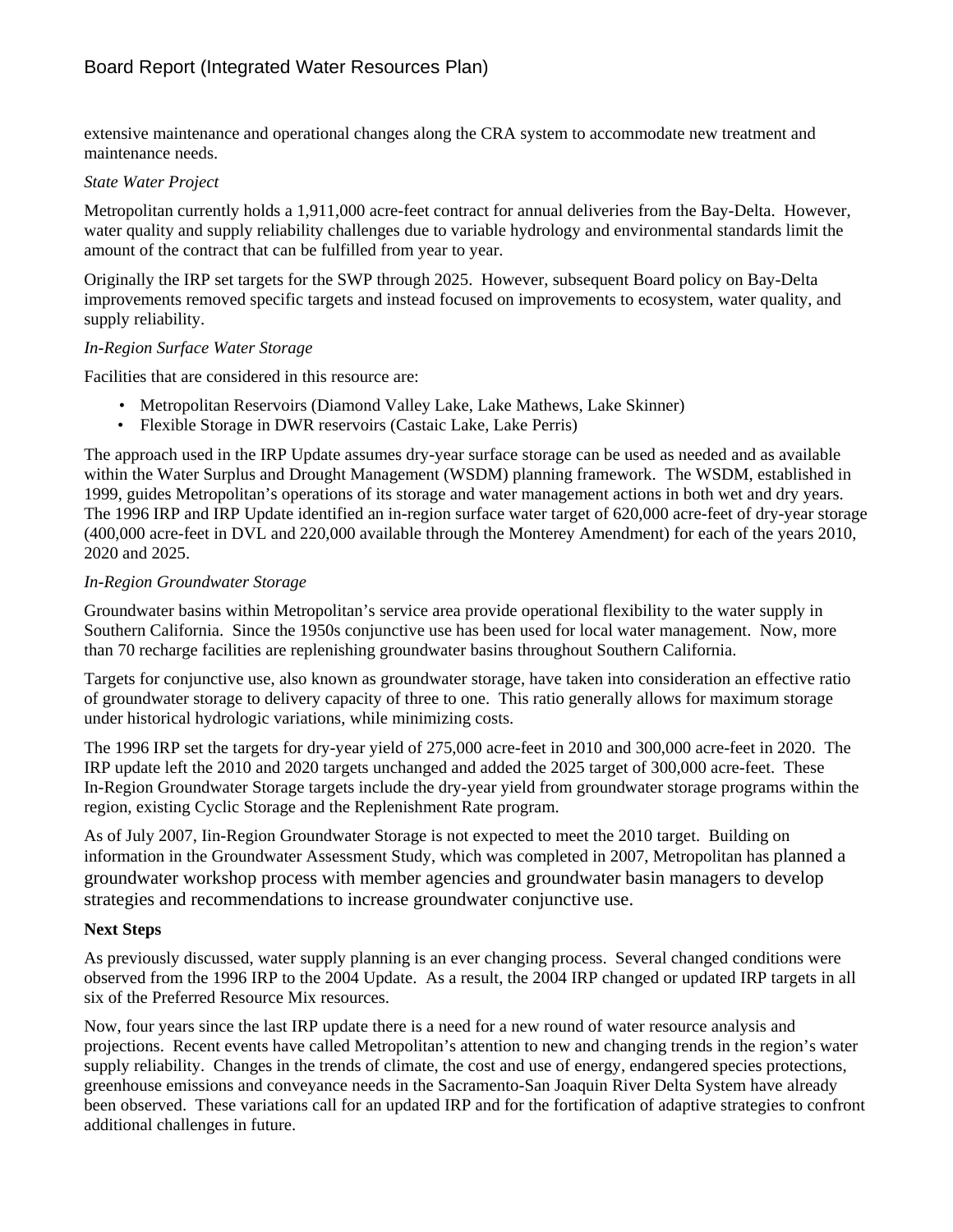#### Board Report (Integrated Water Resources Plan)

The next update is expected to be completed in 2009. The basic objectives of the 2009 IRP will be to:

- 1. Review the achievements of the 1996 IRP and the 2004 Update
- 2. Identify changing conditions affecting water resource development
	- Attention will be given to emerging factors and considerations, such as the current drought, climate change, energy use, and changes in Delta pumping operations
- 3. Update resource development targets through 2030
	- Discussion will focus on adaptation to future uncertainties, and potential alternatives for further diversifying Metropolitan's water resource portfolio and increasing supply reliability in the face of changing circumstances.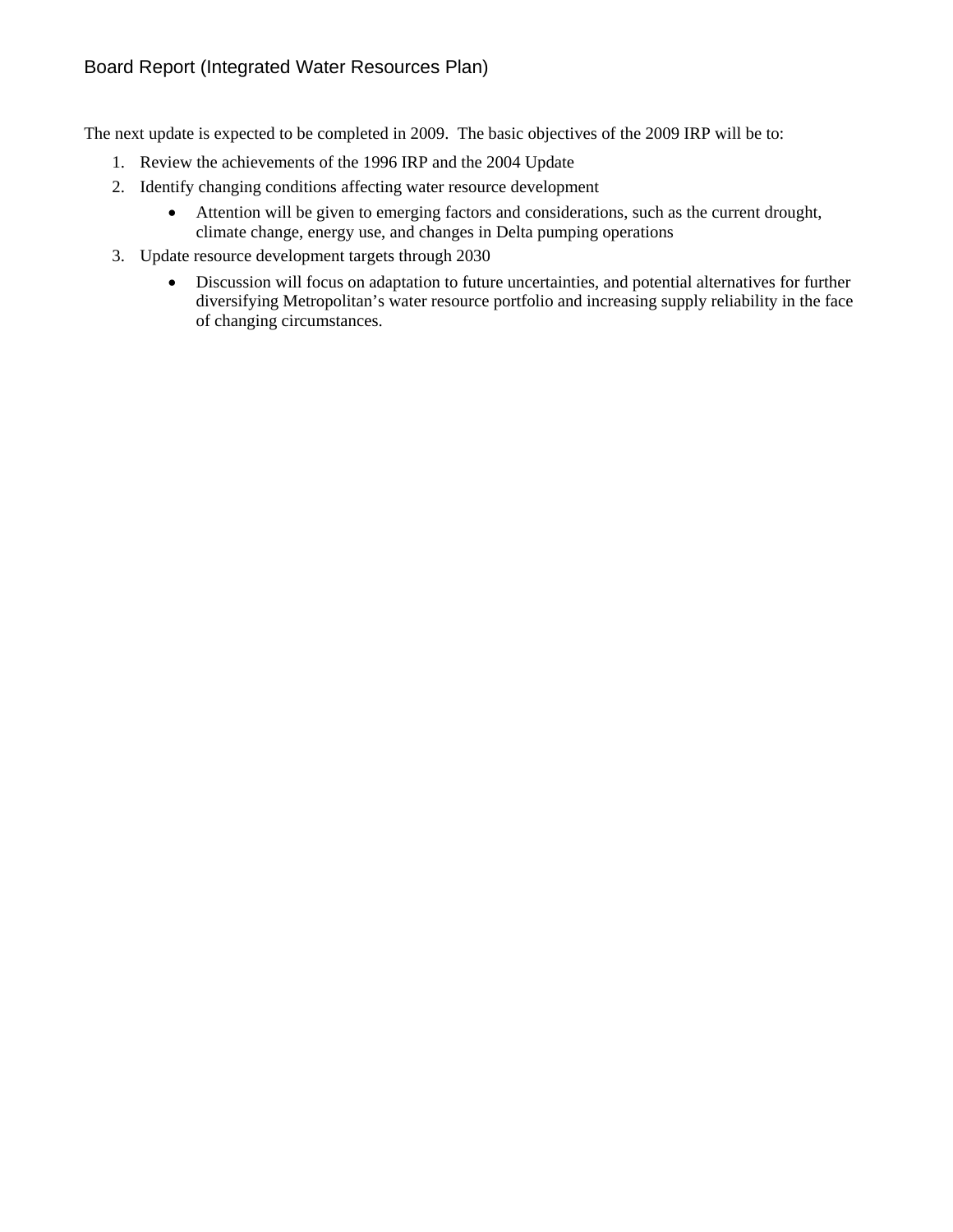





# 2007 IRP Implementation Report

October 2007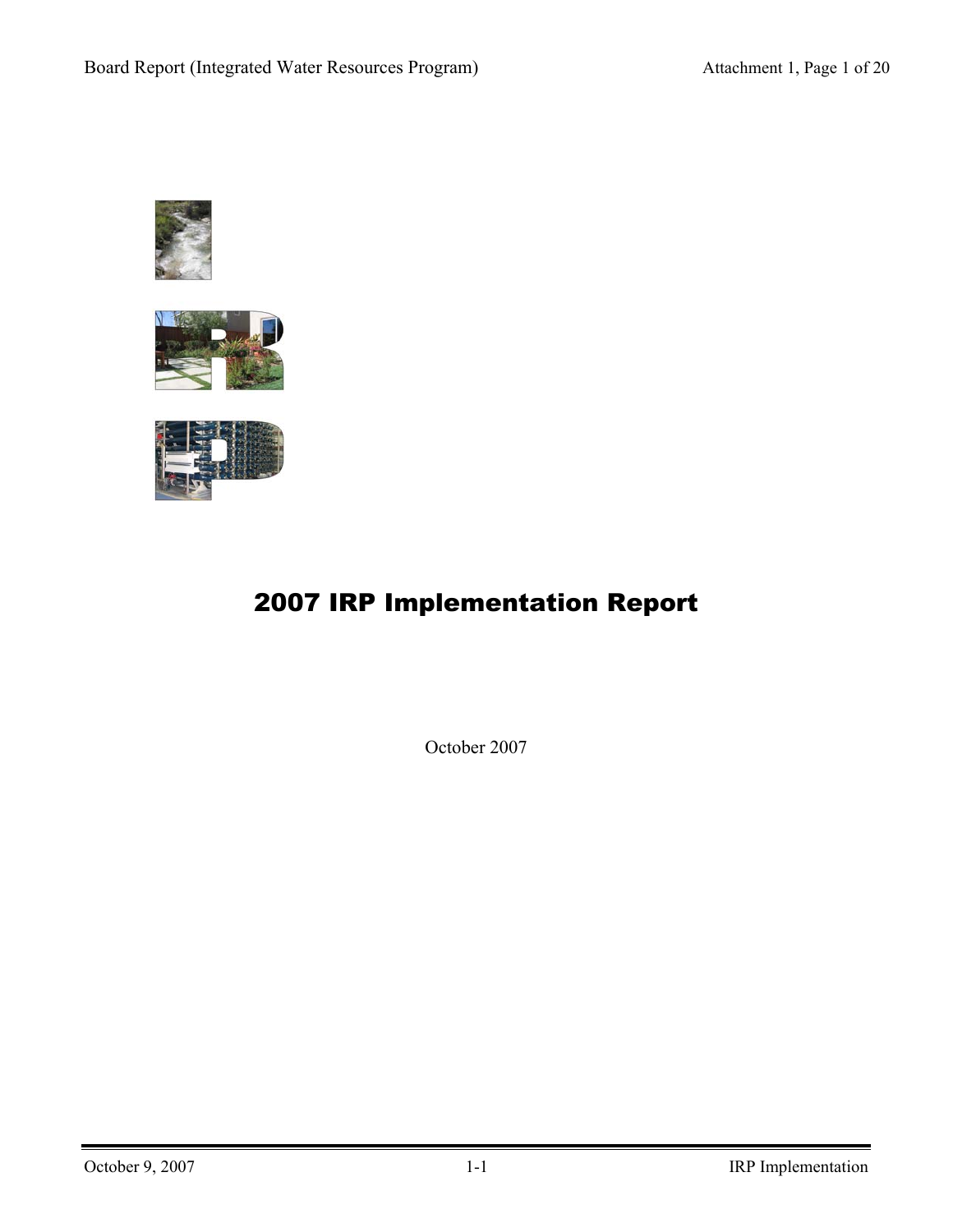# **TABLE OF CONTENTS**

| <b>Section 1: IRP Implementation</b>                                                                                                | <b>PAGE</b><br>$1 - 3$ |
|-------------------------------------------------------------------------------------------------------------------------------------|------------------------|
| Report Framework                                                                                                                    | $1 - 4$                |
| Table: Resource Category Supply Development (in Acre-Feet)                                                                          | $1 - 4$                |
| Summary                                                                                                                             | $1 - 5$                |
| Conservation                                                                                                                        | $1 - 5$                |
| Local Resources – Water Recycling, Groundwater Recovery and Desalination                                                            | $1 - 5$                |
| Central Valley Storage and Transfer Programs                                                                                        | $1-6$                  |
| In-Region Groundwater Storage                                                                                                       | $1-6$                  |
| In-Region Surface Water Storage                                                                                                     | $1 - 7$                |
| Colorado River Supplies                                                                                                             | $1 - 7$                |
| <b>State Water Project</b>                                                                                                          | $1 - 7$                |
| <b>Section 2: Semiannual Report on Metropolitan's Local Resources and</b><br><b>Conservation Programs January through July 2007</b> | $2 - 1$                |
| Highlights                                                                                                                          | $2 - 1$                |
| <b>Local Resources Program</b>                                                                                                      | $2 - 2$                |
| <b>Conservation Program</b>                                                                                                         | $2 - 4$                |
| <b>Residential Activities</b>                                                                                                       | $2 - 7$                |
| <b>Commercial Activities</b>                                                                                                        | $2 - 8$                |
| Appendix - LRP Details                                                                                                              | $2 - 9$                |
|                                                                                                                                     |                        |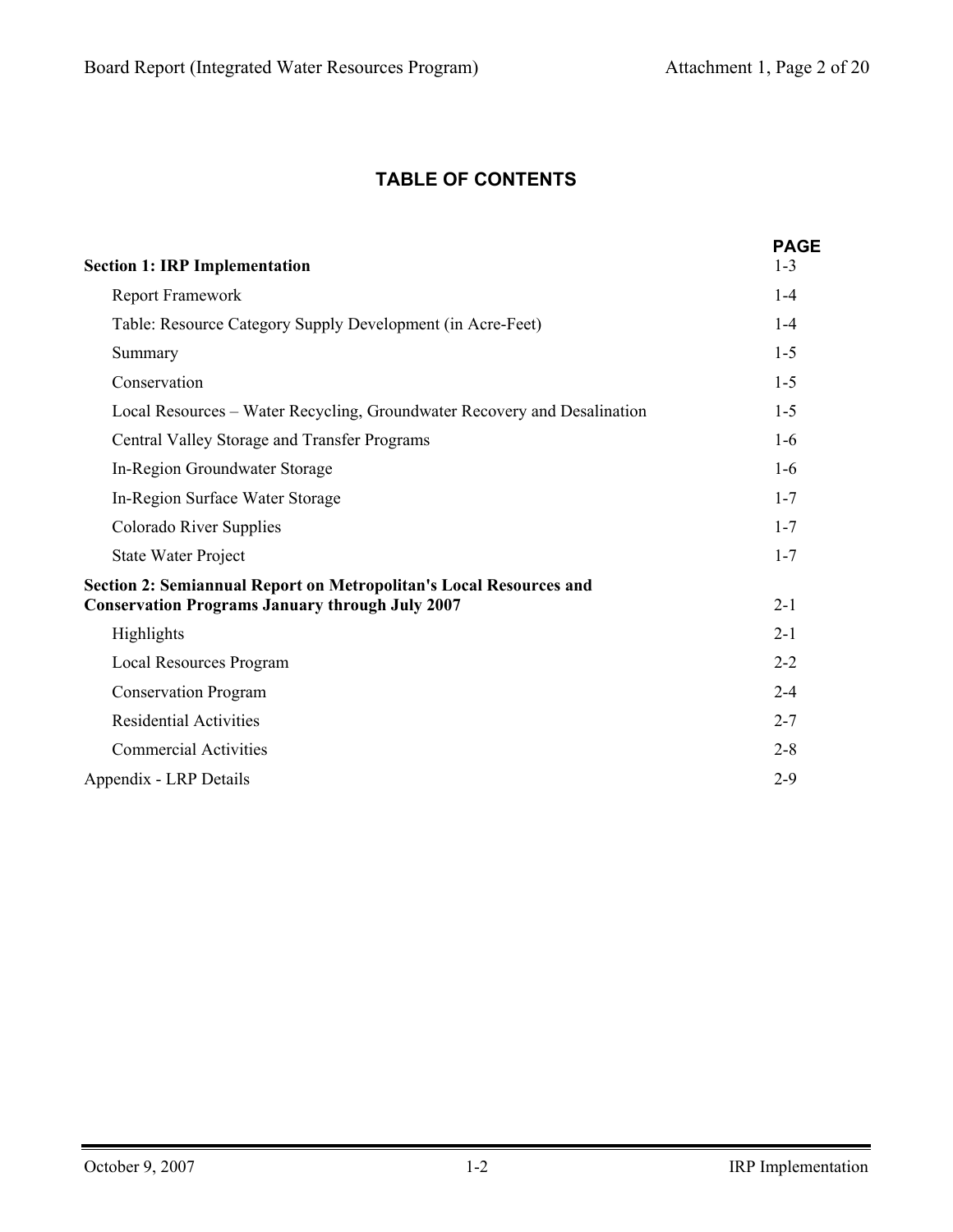# **Section 1: IRP Implementation**

*In the early 1990's, Metropolitan and its member agencies embarked on a region-wide, stakeholder driven process to develop a long-term water resources development strategy for southern California. This process, known as the Integrated Resources Planning Process, spanned over three years and included participants from water agencies, the business community, the environmental community, governmental leadership, and the general public. The process resulted in a preferred resources strategy that was designed to meet six objectives:* 

- *1. Reliability*
- *2. Affordability*
- *3. Water Quality*
- *4. Diversity of supply*
- *5. Adaptability*
- *6. Recognition of Environmental, Institutional, and Political Constraints*

Metropolitan's Board adopted the preferred water resources strategy in 1996 and approved resource development targets for implementation by staff. In 2004, the Board approved the IRP Update, which extended the planning horizon to 2025 and updated the resource development targets.



It also established a water supply buffer that would allow Metropolitan and its member agencies to manage the uncertainties and variability of supplies and demands. In approving the IRP Update, the Board also set a policy that directs staff to provide annual updates on the status of actions and programs to meet dry-year water supply development targets. The 2007 IRP Implementation Report is intended to fulfill that policy direction.

initiate the next update of the IRP. This is a timely step, as new uncertainties that could significantly affect the future of southern California's water resources have come to light over the past year. One of the most significant uncertainties revolves around actions to protect endangered fisheries in the California Bay-Delta. In addition, the IRP Update will allow for consideration of longterm facility options on the State Water Project. Also, climate change due to global warming is emerging as a significant challenge for the western United States.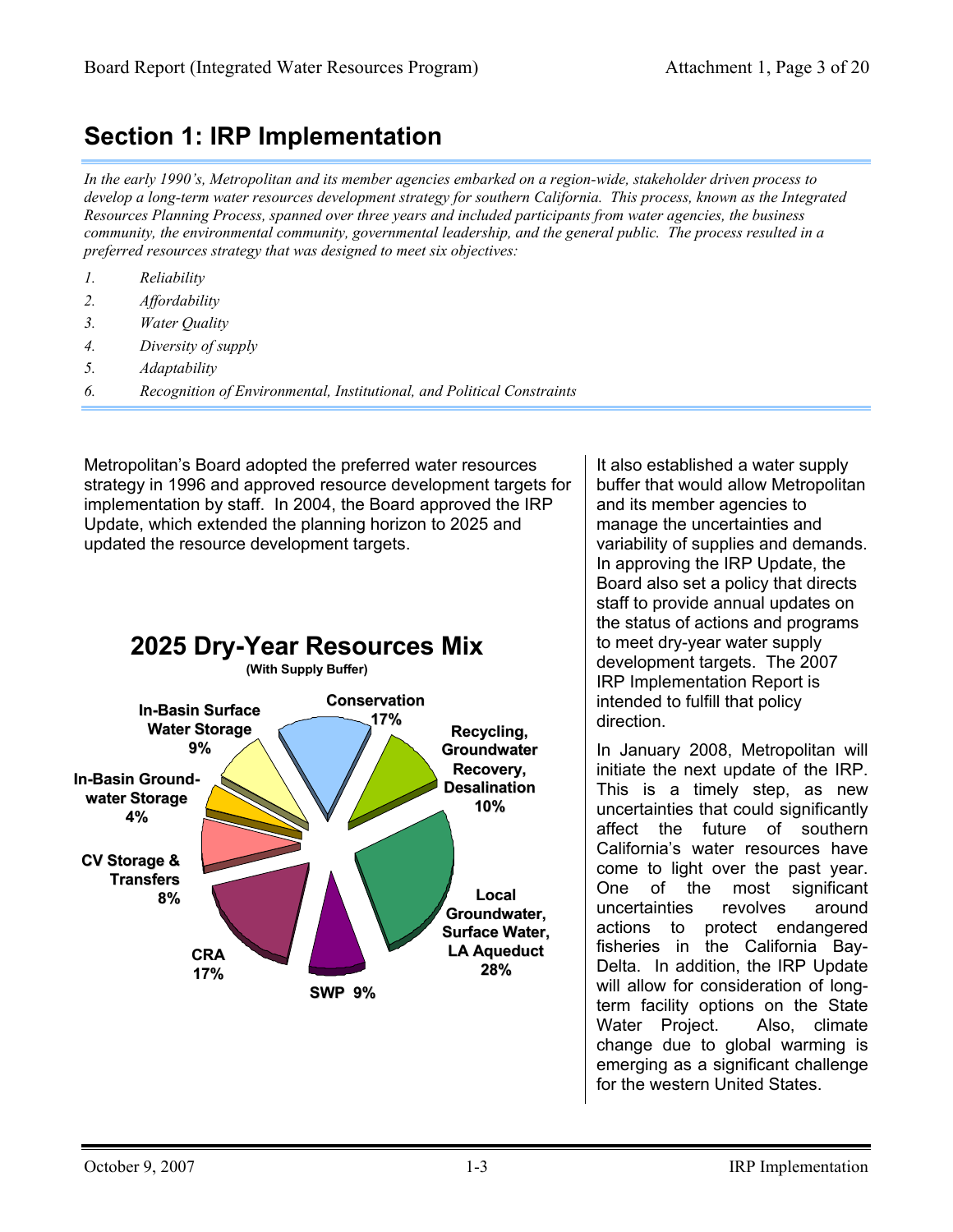#### **REPORT FRAMEWORK**

#### *RESOURCE DEVELOPMENT CATEGORIES*

The Integrated Resources Plan (IRP) and subsequent IRP update in 2004 established dry-year resource development targets for each of the types of resources that make up the regional water resources mix. These long-term targets were set for years 2010, 2020, and 2025.

This year's report provides a summary of the implementation progress over the past year, by resource category. In the summaries, there is also a description of recent actions or strategies that are being employed to facilitate development of the resource. The report also contains a table detailing the growth in resource development, as well as an indication of where currently developed programs line up against IRP Targets for 2010. The categories of water resources development are as follows:

- Conservation
- Local Resources Water Recycling, Groundwater Recovery and Desalination
- Colorado River Aqueduct
- State Water Project
- Central Valley Storage and Transfer Programs
- In-Region Groundwater Conjunctive Use **Storage**
- In-Region Surface Water Storage

| <b>Resource Category</b>                                | 2006 Supply | 2007 Supply          | 2010 <sup>1</sup>                  | 2010<br><b>TARGET</b>  |
|---------------------------------------------------------|-------------|----------------------|------------------------------------|------------------------|
| Conservation                                            | 775,000     | 812,000              | 866,000                            | 865,000                |
| <b>Local Resources</b><br>(LRP)                         | 282,000     | 319,000              | 426,000                            | 410,000<br>660,000 (B) |
| <b>Central Valley</b><br><b>Storage &amp; Transfers</b> | 292,000     | 292,000              | 350,000                            | 300,000<br>550,000 (B) |
| <b>In-Basin Groundwater</b><br><b>Storage</b>           | 107,000     | 133,000              | 247,500                            | 275,000                |
| <b>In-Basin Surface</b><br><b>Water Storage</b>         | 860,000     | 940,000              | 940,000                            | 620,000                |
| <b>Colorado River</b><br><b>Aqueduct</b>                | 633,000     | 666,155              | 875,000                            | 879,000                |
| <b>State Water Project</b>                              | 466,000     | 446,000 <sup>2</sup> | 396,000<br>$(-15\% \text{ cut})^3$ | 463,000                |

# **Resource Category Supply Development (in Acre-Feet)**

 $1$  2010 supplies include anticipated growth in existing projects (primarily Local Resources production).

<sup>2</sup> Amount for 2007 State Water Project includes only dry-year supplies (Table A and San Luis Carryover supplies).

<sup>3</sup> SWP Dry-year supplies reduced by estimated 15% per federal court decision on Delta operations.

"B" indicates Target plus Supply Buffer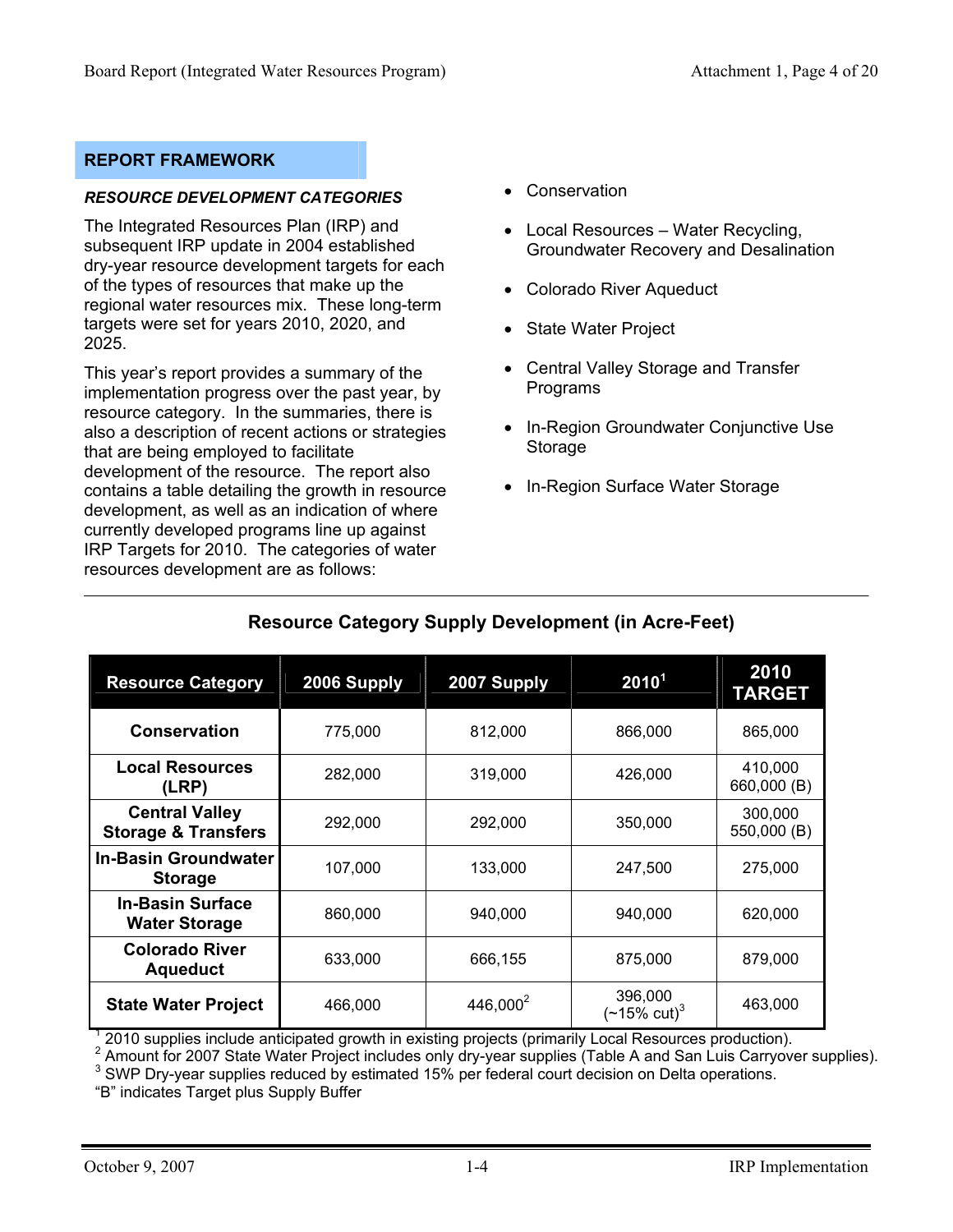#### **SUMMARY**

This 2007 IRP Implementation Report reflects the fact that, with respect to specific resource development categories, significant challenges in some resource areas will likely require changes in strategies and implementation approaches in order to reach the long-term IRP Targets. Progress in program implementation is being made in most resource areas. However, a further examination of the uncertainty of State Water Project supplies, among other uncertainties, will be required to assess the ability to achieve the long-term IRP Targets.

#### **CONSERVATION**

Using 1980 as a base year for measurement, water savings for conservation targets are tabulated from established Best Management Practices (BMP) incentive programs (rebates for devices like High-Efficiency Clothes Washers, or funding improvements to industrial processes, etc.), effects of increasing retail water rates, and code-based water savings from plumbing codes (which can vary with changing demographic trends). In FY 2006-07 Metropolitan benchmarked its conservation model savings estimates with audited historical data and new device savings calculations; these updates should provide more precise estimates of regional water savings.

Existing and identified programs are still estimated to meet the 2010 IRP targets: FY 2006-07 estimated water savings from conservation are about 812,000 acre-feet (including active conservation), and are expected to meet the 2010 target of 866,000 acre-feet of water saved. Recent actions approved by Metropolitan's Board include:

• Program refinements: more options, streamlined administrative processes, upgraded and new incentives, and more standardization across programs to increase program participation;

- Expanded incentives: new incentives have been added to facilitate the installation of water conserving devices; grants and like funding from other agencies help expand incentives programs;
- New Programs: novel programs like the recently approved Public Sector Water Efficiency Partnership Demonstration Program (Metropolitan's Board authorized \$15 million for the Program) allows Metropolitan to work with member agencies to save water through public agencies within Metropolitan's service area that have high potential to achieve accelerated conservation or water recycling use.

### **LOCAL RESOURCES (LRP)**

Metropolitan's Local Resources Program (LRP) has evolved into a performance-based program providing incentives of up to \$250 per acre-foot to expand water recycling and support recovery of degraded groundwater. A similar approach will be used to provide incentives for seawater desalination production. The IRP Target for local resources development combines programs developed entirely by member and retail agencies without Metropolitan funding, and the programs developed with LRP program funding. LRP production estimates reached about 319,000 acre-feet of supply for FY 2006- 07, and are expected to exceed the 2010 target of 426,000 acre-feet based on current production and growth in existing projects.

The local resources target is associated with half of the Planning Supply Buffer (or 250,000 acre-feet), and programs have already been identified that can fill the additional need identified under the buffer supply development target. For example, Metropolitan's Board has decided to pursue the development of seawater desalination through regional facilitation and funding, one of the components previously identified to help meet this supply target.

In April 2007, Metropolitan's Board adopted updated administrative policy principles for LRP implementation. The new principles allow for an open process to accept and review project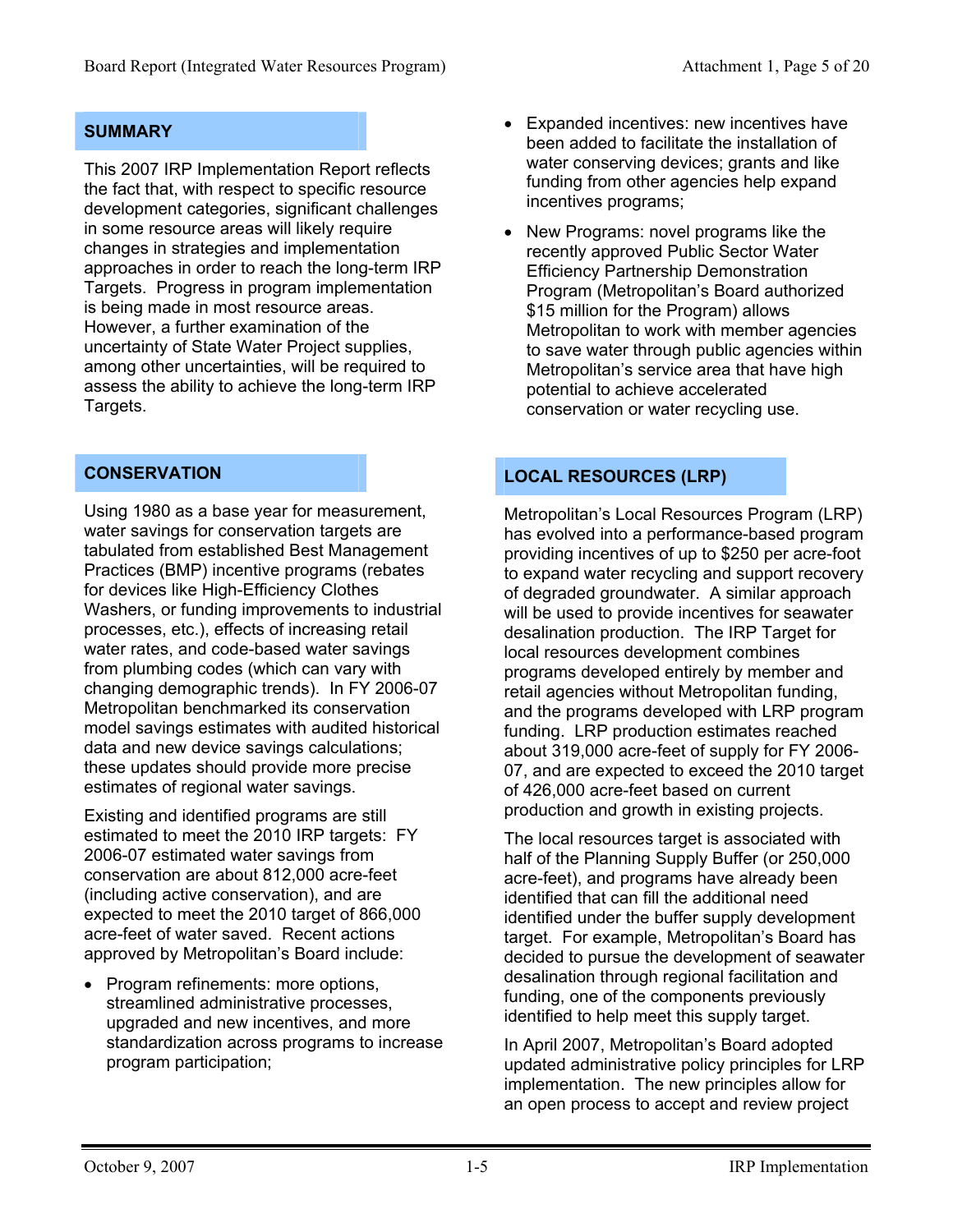applications submitted on a continuous basis, with a goal of the development of an additional 174,000 acre-feet per year of local water resources. The new process is intended to accelerate LRP project development.

#### **CENTRAL VALLEY STORAGE & TRANSFERS**

Groundwater storage programs and single year water transfers provide great flexibility and potentially significant dry-year supplies to meet this resource category's targets. Metropolitan's success in developing dry-year storage and transfer agreements results from changes since the 1996 IRP which include: 1) development of program partnerships in the Central Valley with agencies recognizing that participation in transfer programs can be a good business practice; 2) recognition of the value of groundwater storage strategies; and 3) more cooperation between Metropolitan, DWR and other agencies to facilitate water transfers.

Existing supplies currently meet targeted dryyear supply (about 292,000 acre-feet), and are projected to exceed the 2010 target of 300,000 acre-feet. Potential additional supplies have been identified that will meet the additional buffer supply (250,000 acre-feet) that has been linked to this resource category.

In 2006, Metropolitan initiated negotiations with existing SWP storage partners to improve program capabilities and overall reliability for this resource target. These partners and the status of negotiations include:

- Arvin-Edison Water Storage District: A new agreement was reached with Arvin-Edison WSD to expand facilities that help improve California Aqueduct water quality and increase the dry-year yield from this storage program using Proposition 13 funds.
- Kern-Delta Water District; A new agreement was reached with Kern Delta WD which will optimize program facilities and extend the program term an additional six years.
- San Bernardino Valley Municipal Water District: Metropolitan has reached an

agreement with San Bernardino Valley MWD to purchase 200,000 acre-feet of previously stored SWP water and to obtain access to facilities that will increase Metropolitan's dryyear delivery capabilities.

#### **IN-REGION GROUNDWATER STORAGE**

The In-Region Groundwater Storage target includes the dry-year yield from groundwater storage programs within the service area, and also includes estimates of yield from existing Cyclic Storage, the Replenishment Rate program and the Supplemental Storage Program.

Though this resource currently falls short of the 2010 IRP target (275,000 acre-feet), the recent Groundwater Basin Assessment Study provides new information and a baseline for discussions focusing on how to move forward to meet the 2010 and 2020/25 IRP goals for dry-year groundwater yield. Key findings of the final report include:

- Currently, groundwater production meets nearly 40 percent of regional demands for water supplies; a portion of this supply relies on replenishment deliveries from Metropolitan;
- Based on the data provided, as much as 3.2 million acre-feet of physical storage space may be available in groundwater basins within the Metropolitan service area as of 2006; however, much of this space is not currently utilized due to a number of factors including institutional disagreements and uncertainties, need for significant capital investments in conveyance, recharge, and/or extraction facilities, water quality considerations, etc.

Further details regarding the report will be brought to Metropolitan's Board and member agencies to foster discussions about how to continue development of this resource.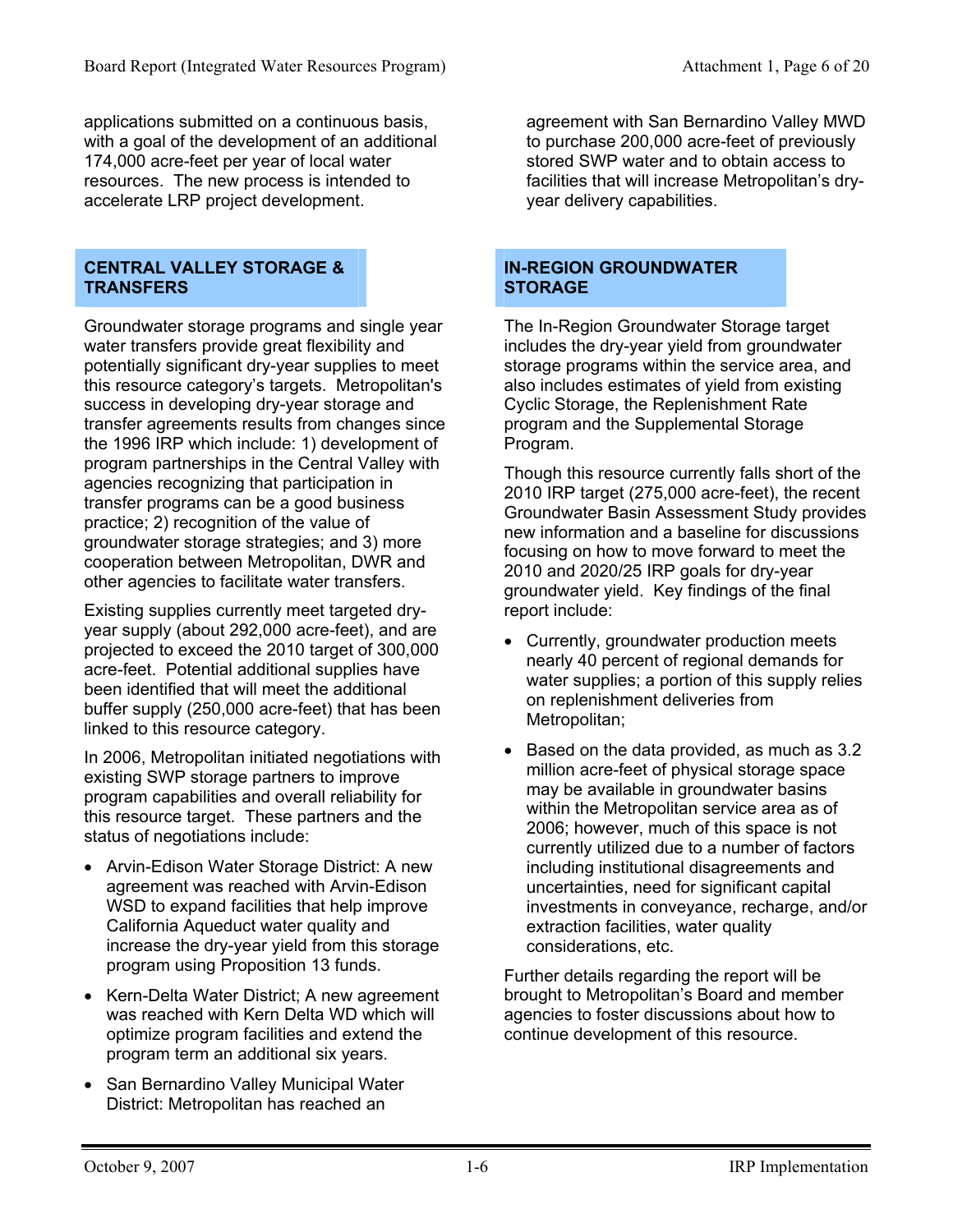#### **IN-BASIN SURFACE WATER STORAGE**

Facilities that are included in this IRP resource include:

- Metropolitan Reservoirs (Diamond Valley Lake, Lake Mathews, Lake Skinner);
- Flexible Storage in DWR reservoirs (Castaic Lake, Lake Perris).

Metropolitan has already met or exceeded the 2010 IRP target for dry-year surface storage (620,000 acre-feet) - dry-year storage available is projected at about 940,000 acre-feet. Therefore, no additional programs or strategies are being developed at this time for this resource. Even with portions of reservoir capacity set aside for Emergency Storage, seasonal storage available to Metropolitan exceeds the IRP targets through 2025. Staff has adjusted available dry-year capacity to account for reduced capacity in Lake Perris, but this has minimal impact on Metropolitan's In-Region Surface Storage resource. No other adjustments have been made at this time.

#### **COLORADO RIVER AQUEDUCT**

Metropolitan's Colorado River Aqueduct (CRA) has the capacity to deliver 1,250,000 acre-feet of water per year into its service area. The IRP target for Colorado River supplies includes Metropolitan's basic apportionment and supplies from storage and transfer programs. Currently, existing supplies – over 660,000 acre-feet in 2007 – contribute to meeting the 2010 target of about 875,000 acre-feet.

As the availability of surplus and unused water from the Colorado River basin has diminished, new strategies to meet longer-term IRP targets for dry-year yield increasingly rely upon potential supplies from increased storage capabilities (for example, from the proposed Intentionally Created Surplus program that will allow Metropolitan to store water in Lake Mead). Agreements with the Bureau of Reclamation for a long-term ICS program is

subject to ongoing environmental review and is scheduled to be complete in December 2007.

Depending on the availability of increased storage, some additional program development may still be required to reach longer-term targets.

Recent findings of Quagga mussels (relatives of the zebra mussels overrunning the Great Lakes and Mississippi River watersheds) at various locations within Metropolitan's CRA system have not been identified as posing significant water supply impacts. However, controlling the spread and other impacts of the quagga mussels will require more extensive maintenance and is also likely to necessitate operational changes along the CRA system to accommodate new treatment and maintenance needs.

### **STATE WATER PROJECT**

Metropolitan's State Water Project (SWP) target includes water delivered through the State Water Contract, which includes Table A contract supplies, use of carryover storage in San Luis Reservoir, and use of Article 21 interruptible supplies (and also includes exchange and delivery agreements with Desert Water Agency and Coachella Valley Water District (DWCV)).

SWP dry-year resources meet current FY 2006- 07 target level estimates (446,000), but are not projected to meet the 2010 target of 463,000 acre-feet, or longer-term targets.

#### *DELTA SMELT*

In May 2007, a federal court invalidated the Biological Opinion issued by the U.S. Fish & Wildlife Service for operations of the State Water Project (SWP) and Central Valley Project with regard to Delta smelt (Hypomesus transpacificus), a federally- and state-listed threatened fish species that inhabits the estuaries of the Bay-Delta region. On August 31, 2007, the federal court ordered interim protective measures for the endangered Delta smelt. Under the remedy ruling, operational limits on delta pumping would be put in place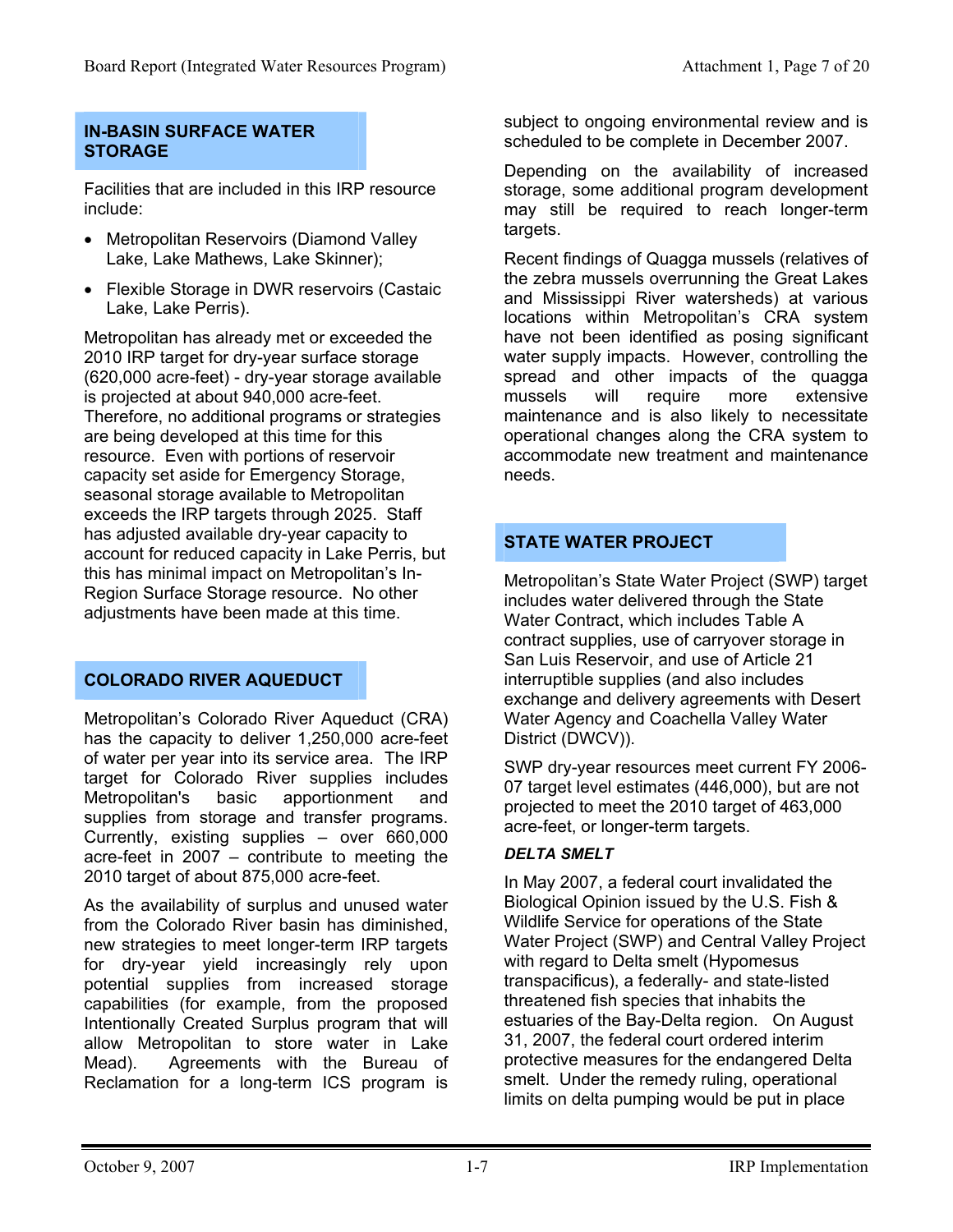from the end of December, when fish are about to spawn, until June, when the smelt migrate westward to Suisun Bay. The federal ruling will have an effect on 2008 State Water Project operations and supplies. Based on initial estimates, Metropolitan could see as much as up to 22 percent reduction, on average, of its SWP supplies in 2008 and beyond. Actual water supply curtailments for Metropolitan are contingent upon fish distribution and behavioral patterns, weather, and flow conditions in the Delta and how water supply reductions are divided between the state and federal projects. This remedy ruling will be in effect until the biological opinion is rewritten.

At present, several proceedings concerning Delta operations are ongoing to evaluate

options to address delta smelt impacts and other environmental concerns. In addition to the reconsultation process and the interim remedies proceedings to address immediate environmental concerns, the Delta Vision process and the Bay-Delta Conservation Plan process are defining long-term solutions for the Delta. Metropolitan is actively engaged in all of these processes and in May and September 2007, its Board adopted a framework and directions for key elements of a Delta Action Plan to address water supply risks in the Delta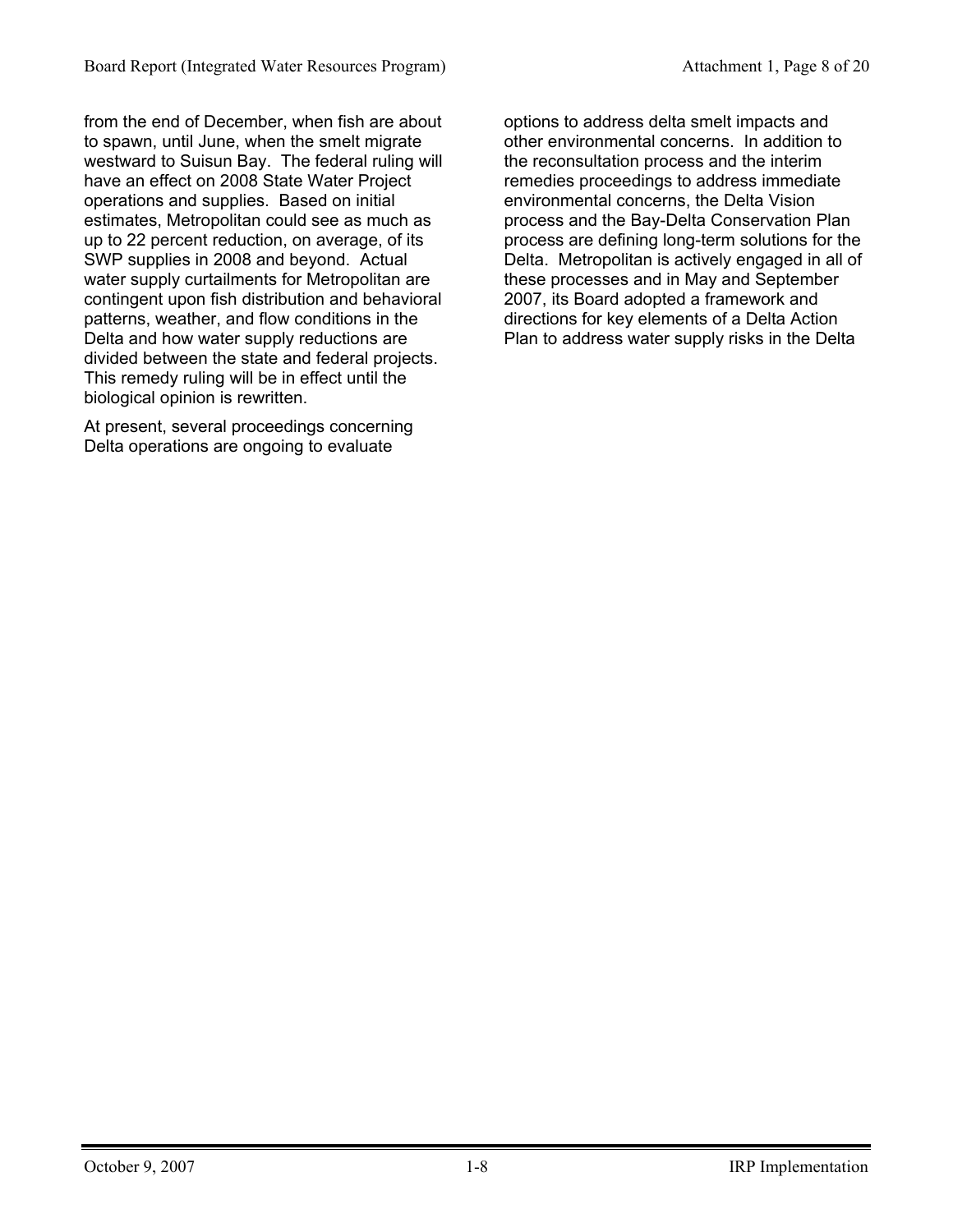*[Section 2: Semiannual Report on Metropolitan's Local Resources and Conservation Programs]*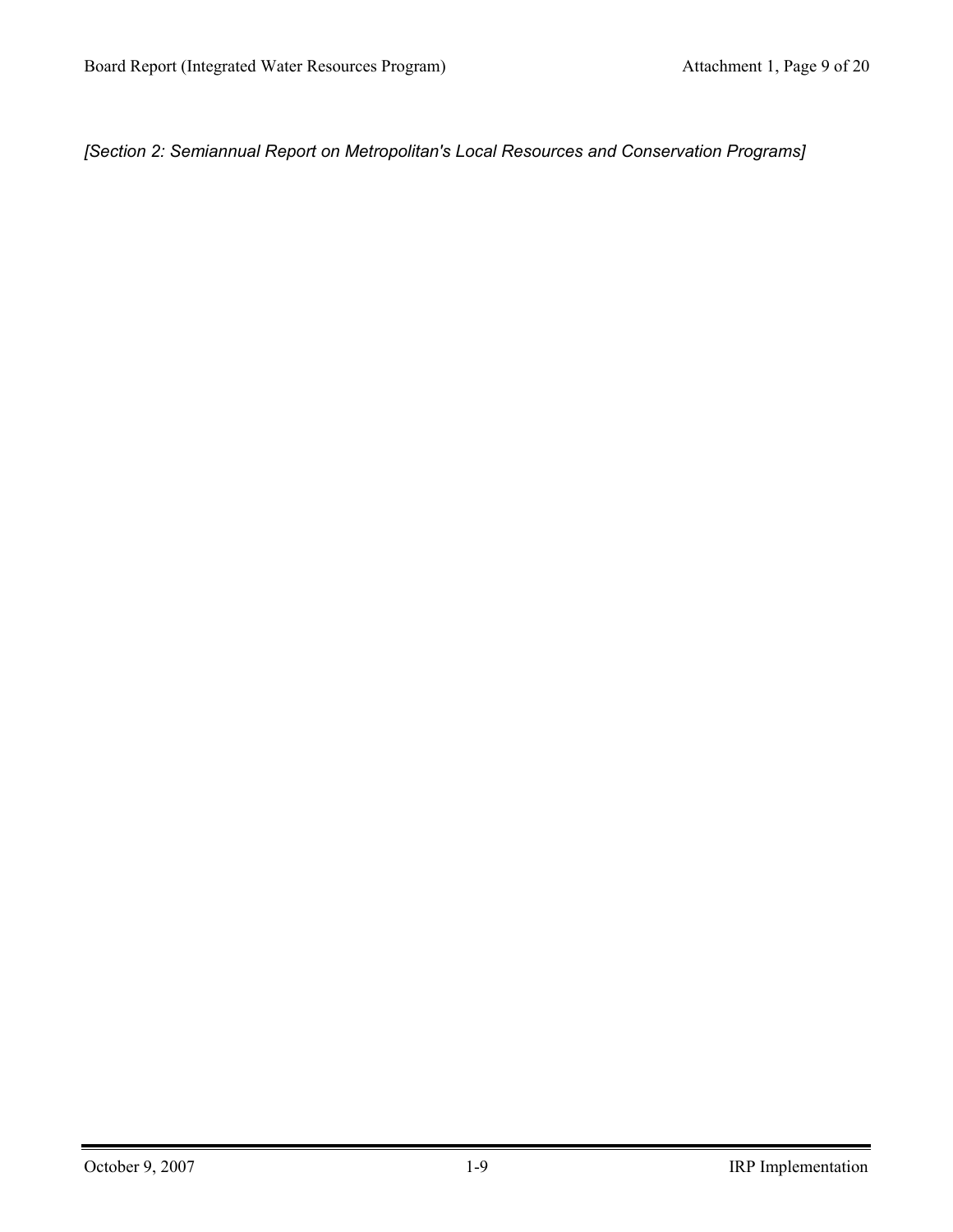# **Section 2: Semiannual Report on Metropolitan's Local Resources and Conservation Programs – October 9, 2007**

# **Metropolitan launches new water saving initiatives in the wake of Southern California's driest year on record**

For the last half of Fiscal Year 2006/07 (January through June 2007), two new programs combined with an increased public awareness advertising campaign have been developed to bolster Southern California's local water management and reduce its reliance on imported supplies. Implementation of a new set of Local Resources Program (LRP) projects, development of an enhanced residential region-wide incentive program, and an enhanced communication plan will assist Southern California during this dry period.

#### **HIGHLIGHTS**

#### **Local Resources Program expands**

Working with its member agencies, Metropolitan implemented new measures to develop an additional 174,000 acre-feet per year of water recycling and groundwater recovery yields. *Page 2* 

#### **Board approves conservation campaign**

In June, the Board approved a \$6.3 million regional communication plan to increase public awareness of conservation during record dry conditions. *Page 4*

#### **New Regional Residential Conservation Incentive Program approved by the Board**

In July, the Board approved a new Regional Residential Conservation Rebate Program modeled after Metropolitan's highly successful regional commercial program, "Save Water – Save A Buck" with projected annual water saving increases of 5% per year. *Page 7*

#### **MWD's High-Efficiency Toilet Program leads nation**

Over 24,500 acre-feet of projected lifetime water savings is expected from about 29,000 High-Efficiency Toilets (HETs) that were processed through the residential and commercial conservation programs this past fiscal year. *Page 4*

#### **New water savings device incentives added**

Five new device incentives were added to the residential and commercial programs:

- Synthetic Turf (\$13,000/acre)
- **Dry Vacuum Pumps (\$125 per 1/2 hp)**
- Commercial Clothes Washers (\$210/washer)
- Urinals (up to \$400/unit)
- **High Efficiency Sprinkler Nozzles (\$13/nozzle)** *Page 5*



# **Report Contents: Local Resources Program 2 Conservation Program 4 Residential Activities 7 Commercial Activities 8**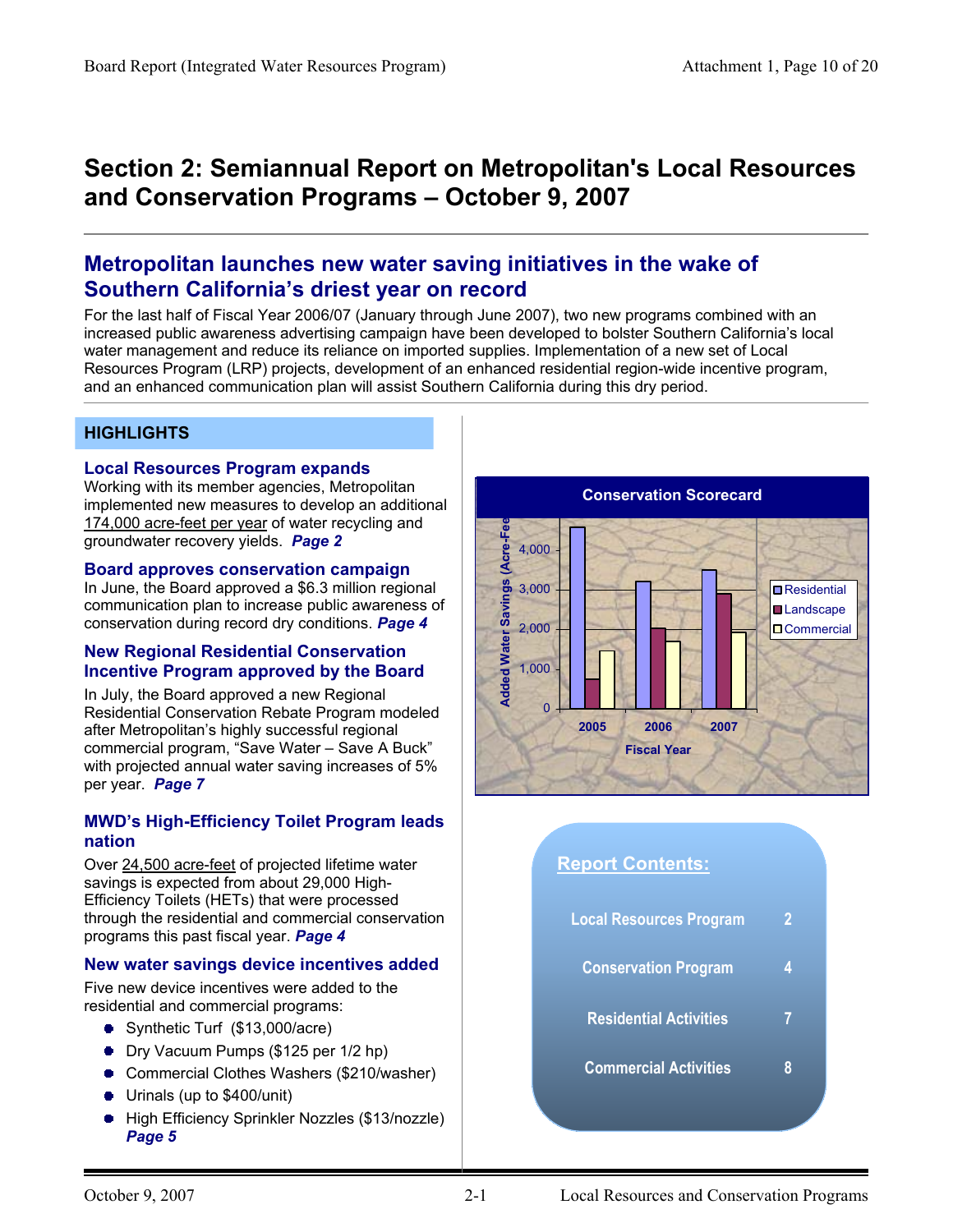#### LOCAL RESOURCES PROGRAM

Metropolitan's Local Resources Program experienced a 16% growth in deliveries this past fiscal year over the previous fiscal year, 2006. This increase of 21,000 acre-feet was attained through program growth and the addition of four new projects.

Metropolitan provides financial incentives for local development of water recycling and groundwater recovery projects that reduce demand on imported supplies. The following table summarizes program costs and accomplishments:

| LOCAL RESOURCES PROGRAM SUMMARY (Ending June 30, 2007) |                                 |                                 |              |  |  |  |  |  |
|--------------------------------------------------------|---------------------------------|---------------------------------|--------------|--|--|--|--|--|
|                                                        | <b>Recovered</b><br>Groundwater | <b>Recycled</b><br><b>Water</b> | <b>Total</b> |  |  |  |  |  |
| <b>Projects</b>                                        |                                 |                                 |              |  |  |  |  |  |
| <b>Active Contracts</b>                                | 19                              | 55                              | 74           |  |  |  |  |  |
| <b>Operating Projects</b>                              | 18                              | 45                              | 63           |  |  |  |  |  |
| <b>Contract Yield (AFY)</b>                            | 84,000                          | 280,000                         | 364,000      |  |  |  |  |  |
|                                                        |                                 |                                 |              |  |  |  |  |  |
| Deliveries (AF)*                                       |                                 |                                 |              |  |  |  |  |  |
| FY 2006/07                                             | 49,000                          | 98,000                          | 147,000      |  |  |  |  |  |
| FY 2005/06                                             | 44,000                          | 82,000                          | 126,000      |  |  |  |  |  |
| <b>Since Inception</b>                                 | 381,000                         | 912,000                         | 1,293,000    |  |  |  |  |  |
|                                                        |                                 |                                 |              |  |  |  |  |  |
| <b>Payments (\$ millions)</b>                          |                                 |                                 |              |  |  |  |  |  |
| FY 2006/07                                             | \$9                             | \$19                            | \$28         |  |  |  |  |  |
| FY 2005/06                                             | \$9                             | \$16                            | \$25         |  |  |  |  |  |
| <b>Since Inception</b>                                 | \$71                            | \$173                           | \$244        |  |  |  |  |  |

**\***Deliveries and payments are as reported through June 2007; however, not all information is complete since payments are estimated until actual costs are reconciled. Production total includes data for concluded contracts.

#### **LOCAL RESOURCES PROGRAM IMPLEMENTATION**

In April 2007, Metropolitan's Board of Directors adopted new implementation policies for the next phase of Local Resources Program (LRP). The LRP will use a new approach through an open process to accept and review project applications on a continuous basis for the development of 174,000 acre-feet per year of local resources. Previously, Metropolitan selected projects through a competitive request for proposal process. This new approach was developed through a 9-month collaborative effort with member and retail agencies.

#### **REGIONAL FACILITATOR ROLE**

In April 2007, Metropolitan's Board of Directors broadened Metropolitan's regional support of local

resources development in the areas of technology advances, environmental documentation, funding, regional resource planning and regulatory clearances. Metropolitan will focus on advancing local resources yield in Southern California to help sustain regional water supply reliability.

As part of its role as a regional facilitator, Metropolitan joined two organizations early this year, the WateReuse Foundation and the Affordable Desalination Collaboration. Additionally, Metropolitan renewed its membership to the New Water Supply Coalition (formerly U. S. Desalination Coalition). Metropolitan also gained a seat on the WateReuse Foundation's Board, which will give the region a voice on where research would best be directed. Supporting these organizations will allow Metropolitan to enact its Board-adopted regional facilitator role in providing leadership and support to the member agencies in advancing water recycling,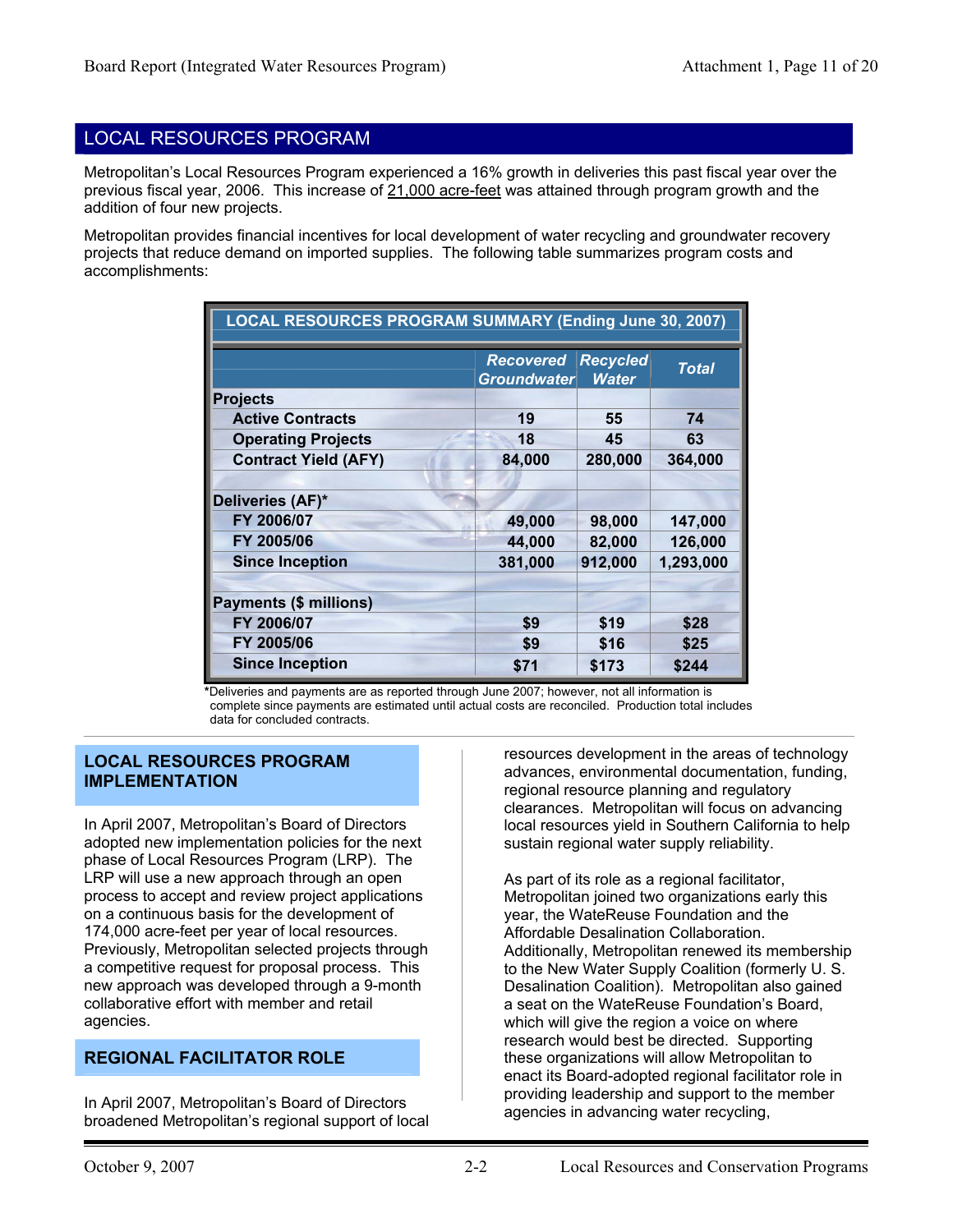groundwater recovery, and seawater desalination development in Southern California.

#### **IRVINE DESALTER PROJECT**

Irvine Ranch Water District (IRWD) dedicated its Irvine Desalter Project on February 20, 2007. The project is a joint groundwater quality recovery project by IRWD and the Orange County Water District. This 6,700 acre-feet per year potable treatment facility recently commenced operation and will help increase regional supply reliability by reducing dependency on imported water. This facility will provide drinking water for up to 50,000 people annually. Metropolitan, through its Groundwater Recovery Program, will contribute up to \$250 per acre-foot in incentives for 20 years.

#### **LRP TARGET GRAPH**



#### **Current LRP Resource Needs**



*IRWD's Desalter Facility*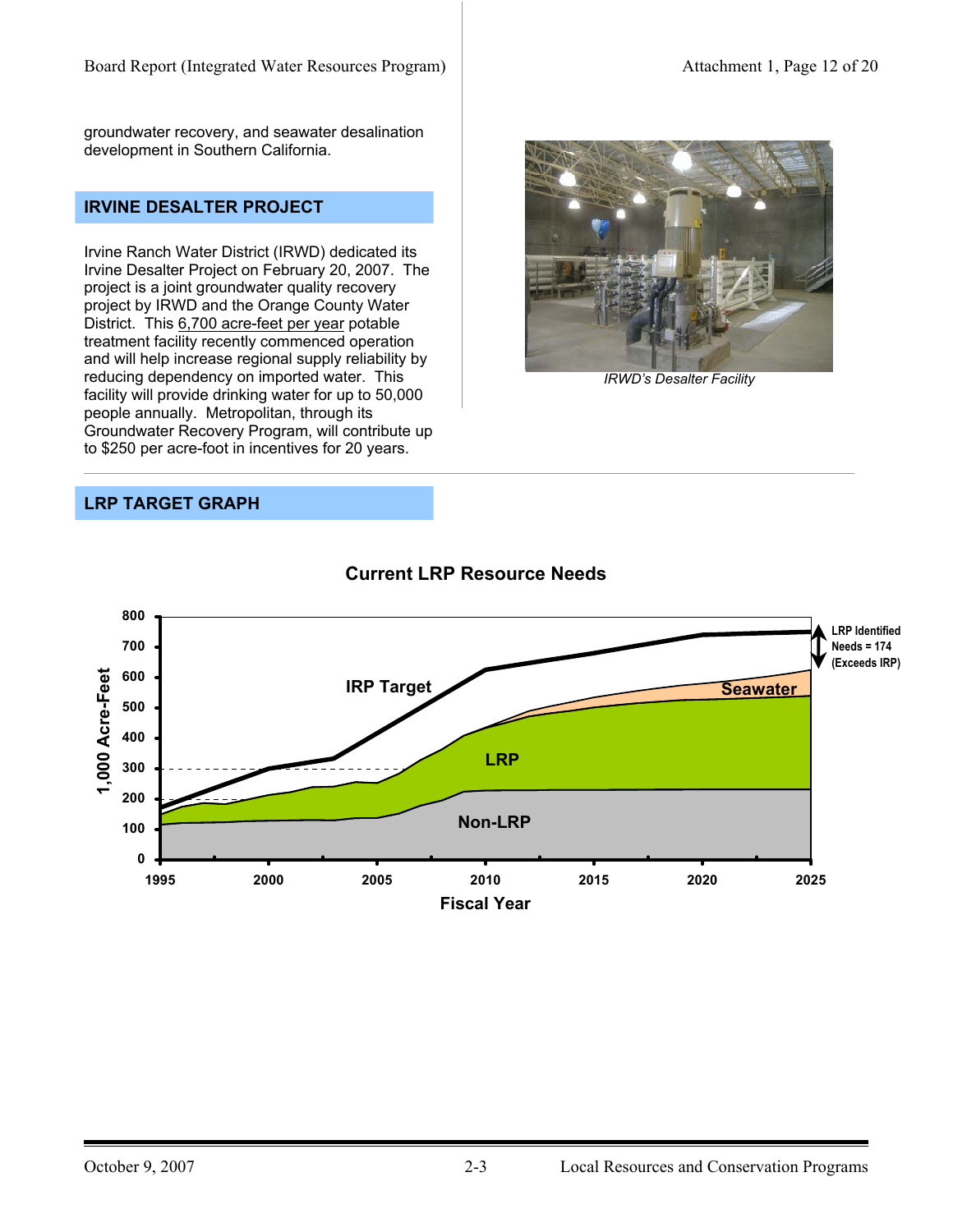#### CONSERVATION PROGRAM

Metropolitan's Conservation Credits program experienced increased water savings in all three major sectors this past fiscal year from the previous year. The total new annual water savings for the 2007 Fiscal Year increased by 20% from the prior year. Rebates for high-efficiency toilets and weather based irrigation controllers increased significantly this past year resulting in the Program's large water savings increase. Since inception, Metropolitan's program has contributed savings of approximately 977,000 acre-feet of water through its active conservation program and follow-on plumbing code-based activities.

Incentive-based conservation targets established in the Integrated Water Resources Plan are pursued in three basic water use areas: Residential, Landscape, and Commercial. The following table summarizes conservation program water savings and incentive payments:

| <b>CONSERVATION CREDITS PROGRAM PERFORMANCE SUMMARY</b><br>(Ending June 30, 2007) |       |       |       |       |  |  |  |  |  |
|-----------------------------------------------------------------------------------|-------|-------|-------|-------|--|--|--|--|--|
| <b>Total</b>                                                                      |       |       |       |       |  |  |  |  |  |
| <b>New Water Savings (AF)</b>                                                     |       |       |       |       |  |  |  |  |  |
| FY 2006/07 *                                                                      | 3,500 | 2,900 | 1,900 | 8,300 |  |  |  |  |  |
| FY 2005/06 *                                                                      | 3,200 | 2,000 | 1,700 | 6,900 |  |  |  |  |  |
|                                                                                   |       |       |       |       |  |  |  |  |  |
| <b>Payments (\$ millions)</b>                                                     |       |       |       |       |  |  |  |  |  |
| FY 2006/07                                                                        | \$9   | \$1   | \$5   | \$15  |  |  |  |  |  |
| FY 2005/06                                                                        | \$8   | \$0.5 | \$3   | \$11  |  |  |  |  |  |
|                                                                                   |       |       |       |       |  |  |  |  |  |

New active annual water savings

#### **HIGH-EFFICIENCY TOILETS**

Metropolitan provided rebates on more than 17,000 high-efficiency toilets (HETs) during the first half of 2007 through its commercial and residential programs, resulting in a fiscal year total of 29,000 HETs. These toilets are expected to save about 25,000 acre-feet of water in lifetime savings. Incentives for HETs commenced in December 2005 and have seen rapid growth in a very short period resulting in a national leading program.

#### **REGIONAL COMMUNICATION PLAN**

Record dry conditions in Southern California and in the key watersheds that make up its imported water supplies provide a unique opportunity for Metropolitan and its member agencies to make

considerable gains in water conservation eduation and community outreach among Southern Californians. In June, the Board approved an enhanced communications plan to help ensure water supply reliability for the future. Primary objectives of this plan are:

- Inform the public of the need for water conservation and provide tools to use water more efficiently
- Gain news media and community support to spread the message
- Partner with large landscape owners and users to demonstrate water use efficiency
- Collaborate with government agencies, businesses and nonprofits on resource efficiency campaigns.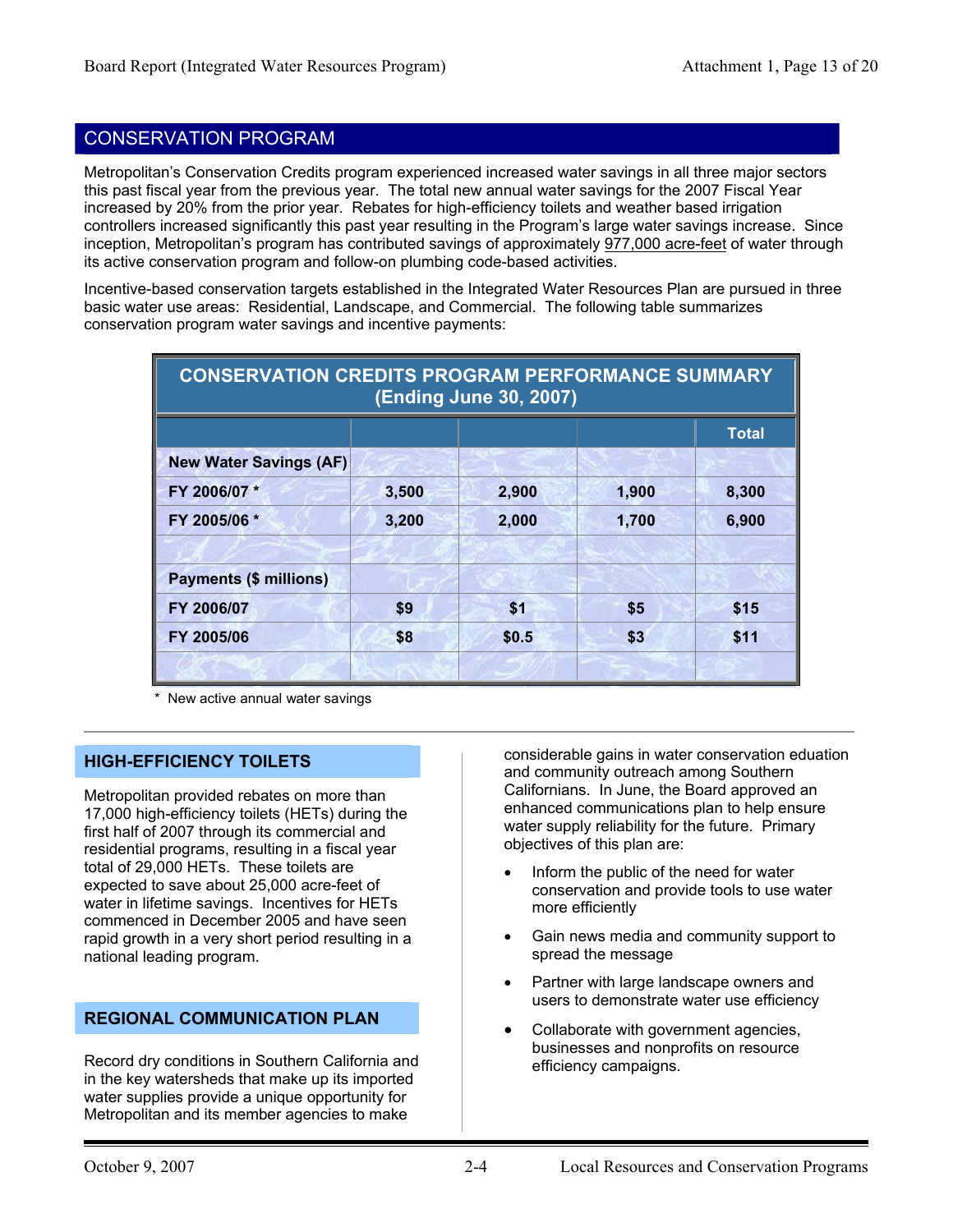Memorial Day marked the start of Metropolitan's summer water conservation radio campaign. This campaign featured 10-second radio spots that aired on about 100 Southern California radio stations through the end of June. These spots used the "Let's Save Water" theme preferred by member agencies and featured helpful watersaving tips.

#### **NEW WATER SAVING DEVICE INCENTIVES**

Five new device incentives were added to Metropolitan's conservation program including:

**Synthetic Turf (\$13,000/acre)**

 Synthetic turf is becoming increasingly popular for sports fields, parks and residential applications. In June 2005, Metropolitan and the U. S. Bureau of Reclamation initiated a synthetic turf pilot project to provide rebates for public applications. Results from this pilot indicate that synthetic turf saves an average of six acre-feet of water per acre annually on athletic fields and greatly reduces maintenance. Additionally, environmental benefits are seen in reduced irrigation runoff that may contain fertilizer and pesticide residues used to maintain natural grass.



*Santa Ana Stadium with Synthetic Turf Installation* 

#### **CONSERVATION RADIO ADVERTISING CONSERVATION RADIO ADVERTISING**

 Vacuum pumps are used in a wide variety of petrochemical, pharmaceutical, food manufacturing, and health applications. Many of these pumps use water as a liquid seal to create the vacuum. The water is usually used once and then discharged to the sewer. Dry vacuum pumps avoid the use of water as a sealant by using parts machined with extremely close tolerances. Measured savings averaged 0.25 gallons per minute per one-half horsepower (hp).



*Dry Vacuum Pump* 

#### **Commercial Clothes Washers (\$210/washer)**

 San Diego County Water Authority studied the efficiency of commercial clothes washers to quantify water and energy savings by replacing less efficient single-load, top-load washers with more efficient front-load, multi-load washers. Single-load, top-load washers typically wash about 12 pounds of laundry. Multi-load washers have capacities that range up to 55 pounds. The study indicates that replacing single-load washers with multi-load washers saves an average of about 16 gallons per load.



*Commercial High Efficiency Washers*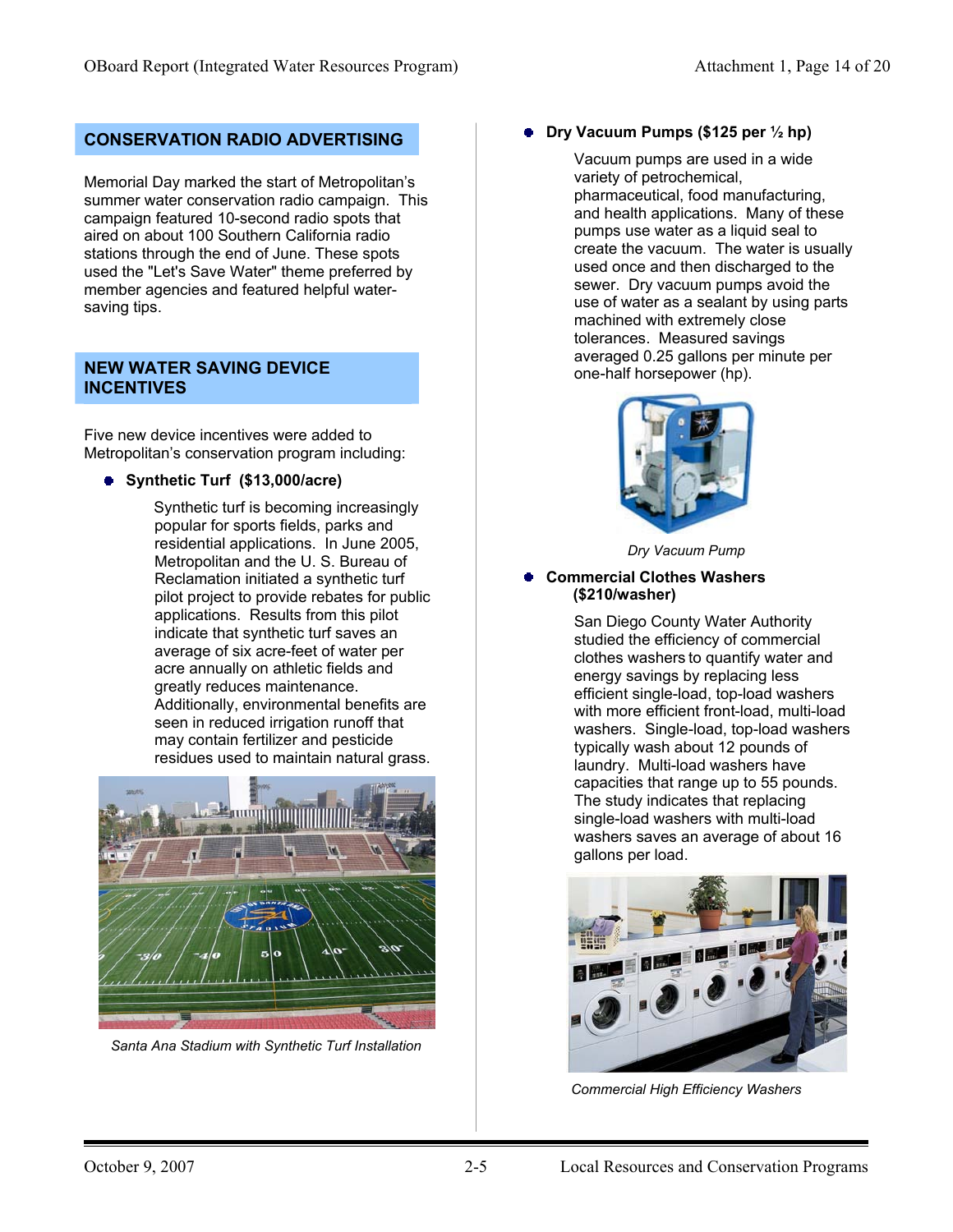#### **High Efficiency Urinals (Up to \$400/unit)**

 The current plumbing standard for urinals is 1.0 gallon per flush (gpf). Incentives were previously approved for High Efficiency Urinals (HEU) using 0.5 gpf and waterless urinals. Since approving these incentives in December 2005, a number of HEUs' with intermediate flush volumes have become available, flushing up to 0.5 gallons. Metropolitan's incentives now apply to a range of flush volumes to address these new, more efficient urinals.

#### **High Efficiency Sprinkler Nozzles (\$13/nozzle)**

Many large rotary sprinklers used on golf courses and other large, open landscapes are fitted with dual plastic nozzles for long range and close-in watering. Wear and tear causes these plastic nozzles to distort and spray excessively. Replacement nozzle sets overcome this problem. Made of durable metal that is highly resistant to wear, these nozzles provide high distribution uniformity for many years. A study of five golf courses retrofitted with these nozzle sets demonstrated water savings of about 7 percent.



*Close up view of high efficiency nozzles* 



*High Efficiency Nozzles Irrigating Golf Course* 

#### **HIGH-EFFICIENCY CLOTHES WASHERS**

Metropolitan provided rebates for more than 15,000 high-efficiency clothes washers through its residential and commercial programs in the first six months of 2007, resulting in a fiscal year total of about 29,000 washers. The lifetime water savings from these washers is estimated to be about 12,000 acre-feet, a savings increase of approximately 4,000 acre-feet from the previous fiscal year. The increased water savings is attributed to the sale of improved water efficient units.

#### **CHALLENGES**

The California Energy Commission (CEC) initiated civil action to overturn the Department of Energy's (DOE) denial of CEC's waiver to apply more stringent water and energy savings to clothes washers. The CEC was scheduled to implement new state standards in January 2007 that specify water efficiency standards for clothes washers. The DOE is the regulatory authority for clothes washer standards and denied the CEC's waiver from federal energy standards in December 2006.

Staff continues to identify strategies to sustain momentum in retrofitting residential clothes washers with more efficient models that conserve water. Metropolitan recently received a two million dollar grant from the California Department of Water Resources to increase its financial incentives for purchases of more water efficient clothes washers (Water Factor of 5 or less). This increased incentive will make high efficient washers more attractive to consumers.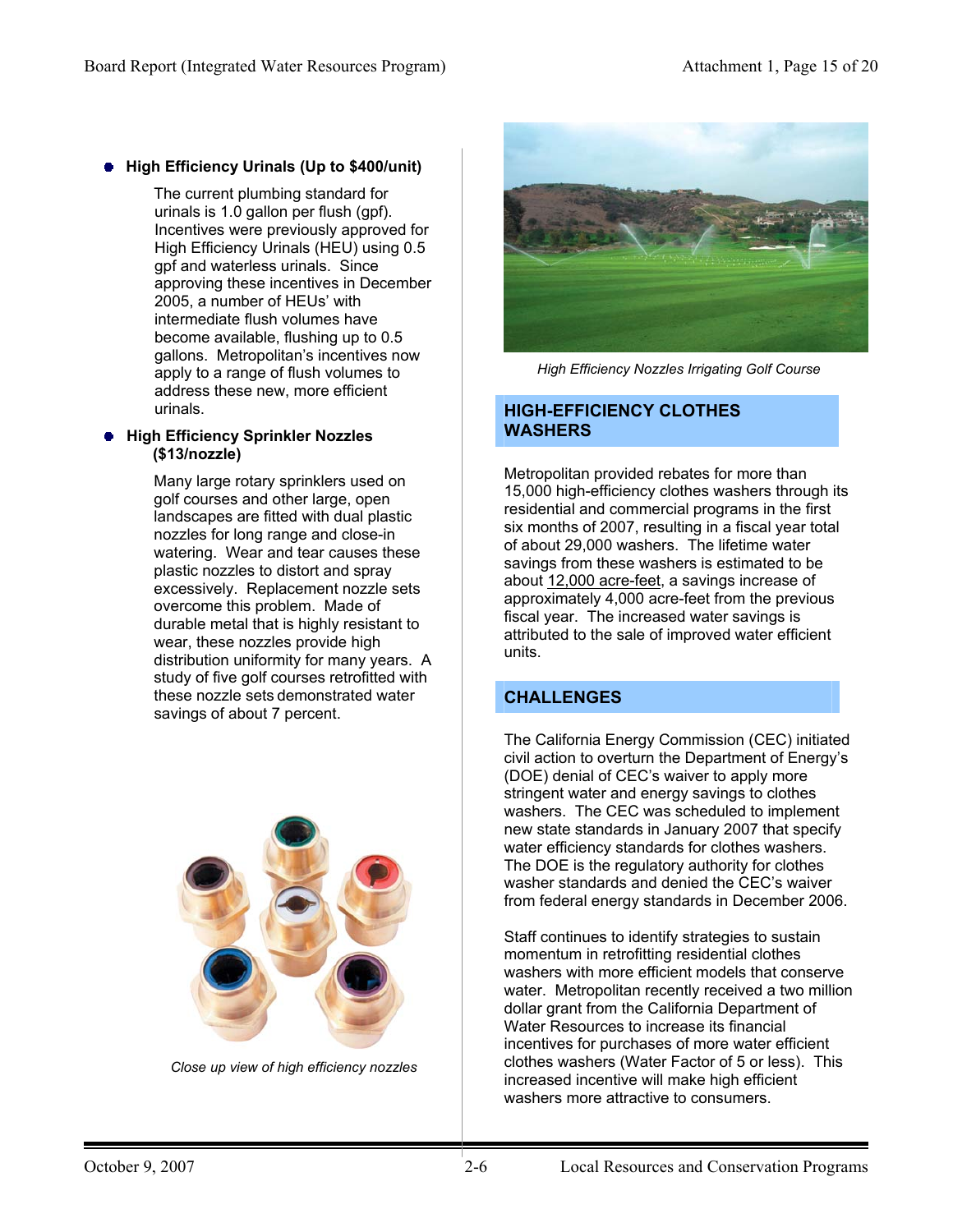#### RESIDENTIAL ACTIVITIES

#### **REGIONAL RESIDENTIAL INCENTIVE PROGRAM**

The Regional Residential Incentive Program, recently adopted by the Board, will increase conservation by allowing residential customers to use a one-stop shop to secure incentives and program eligibility requirements. Rebates can be paid directly to end-users or contractors. Metropolitan is currently reviewing Request For Proposals (RFP) submittals to determine the most qualified vendor to run this regional program.

The proposed regional residential incentive program would also provide the following benefits:

- Reduce local agency and aggregate regional administrative overhead
- Allow local agencies to shift resources toward program development, targeting, marketing, installation verification, surveying and data analysis
- Allow local and member agencies to add to Metropolitan's base incentives
- **•** Permit regional advertising and promotion by Metropolitan and ensure consistent customer eligibility throughout the service area
- Allow consistent product implementation and easy program analysis
- Streamline program administration and reporting
- Projected program water saving increases of about 5% each year.

#### **WEATHER-BASED IRRIGATION CONTROLLERS**

The City of Santa Monica, in cooperation with Heal the Bay, and the Upper San Gabriel Valley Water District distributed approximately 220 weatherbased irrigation controllers at two separate events this year to qualified homeowners. Eligible homeowners exchanged their old irrigation controller for a more efficient "Smart" controller. Participants were required to bring a previous water bill and were provided with hands-on technical training on how to effectively install and operate their "Smart" controllers. These "Smart"

controller systems have sensors to detect rain and temperature and utilize historic weather data to provide a more water efficient method of irrigating residential landscapes. The controllers from this distribution are expected to yield a total savings of approximately 100 acre-feet.

These distributions were made possible through a Proposition 50 grant administered by the Department of Water Resources. The next phase of this program will be conducted to study implementation steps and water savings.



*Training Class for Smart Controller Recepients in Santa Monica*

#### **STANDARDS/PROGRAMS EFFORTS**

Metropolitan is diligently working with the Environmental Protection Agency (EPA) to develop codes and standards for EPA's WaterSense approved products. The goal of the WaterSense program is to promote more water efficient devices in the marketplace by labeling products that meet the WaterSense's water savings standards and performance requirements. Metropolitan believes that the WaterSense label will increase public awareness of water efficient devices and lead to a greater acessibility of these products in stores. Subsequently, if this label can achieve the public recognition that "Energy Star" has attained, then Metropolitan will benefit by seeing significant water saving increases in its service area.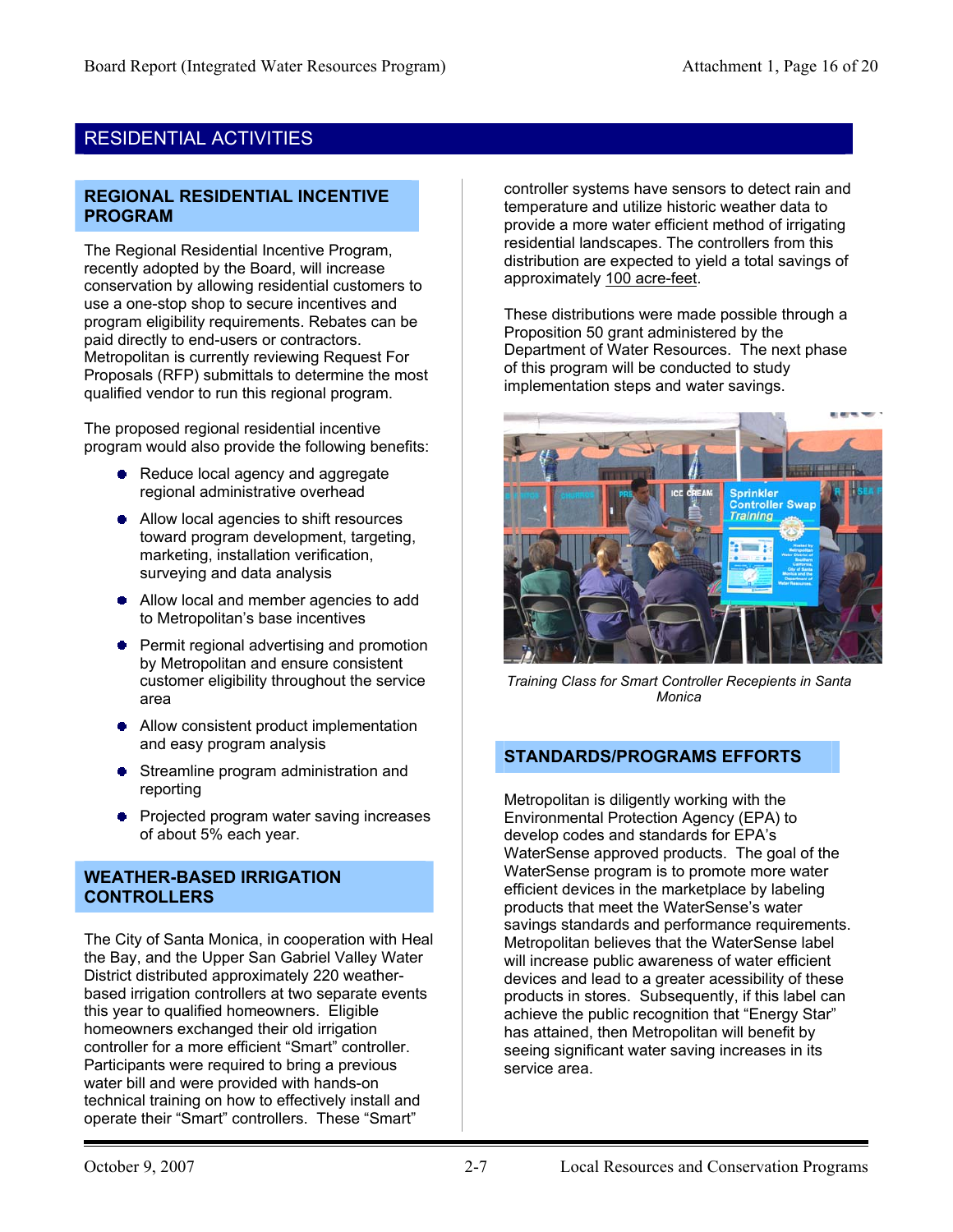# COMMERCIAL ACTIVITIES

#### **COMMERCIAL INCENTIVE PROGRAM**

The Save Water – Save a Buck program increased three fold in the amount of rebated devices (34,000) over the last six months from the previous six-month reporting period (9,200 devices). A total savings of about 10,500 acre-feet of water will result from these rebates. This increase is due in large part, to focused marketing efforts promoting conservation in landscape water usage. A large number of rotary nozzle rebates (10,000 units) accounted for this increase. Additionally, the inclusion of multi-family retrofits in the CII accounted for a large number of high efficiency toilets (12,000 units).



 *Water Efficient Rotary Nozzle in Operation* 

#### **CALIFORNIA FRIENDLY LANDSCAPE TRAINING**

This past year saw an increase of 800 students participating in the California Friendly Landscape Training program from the previous year. A total of about 5,600 students, made up of landscape professionals and residential homeowners, came to learn about water efficient gardening practices and California Friendly plants.

#### **INDUSTRIAL PROCESS IMPROVEMENT PROGRAM**

Two new projects were added to the Industrial Process Improvement Program. In March, an agreement was executed with Marcel Electronics International, an electronics circuit board manufacturer in the city of Orange, for the installation of a water recycling system that saves about 60 acre-feet a year (AFY).



*Marcel Electronics' Pump Skid Controller, De-ionized Water Recycling System* 

A second agreement was executed in May with Tri-City Linen Supply; a commercial laundry facility in the city of Riverside, to treat and recycle soiled wash water for a savings of approximately 80 AFY.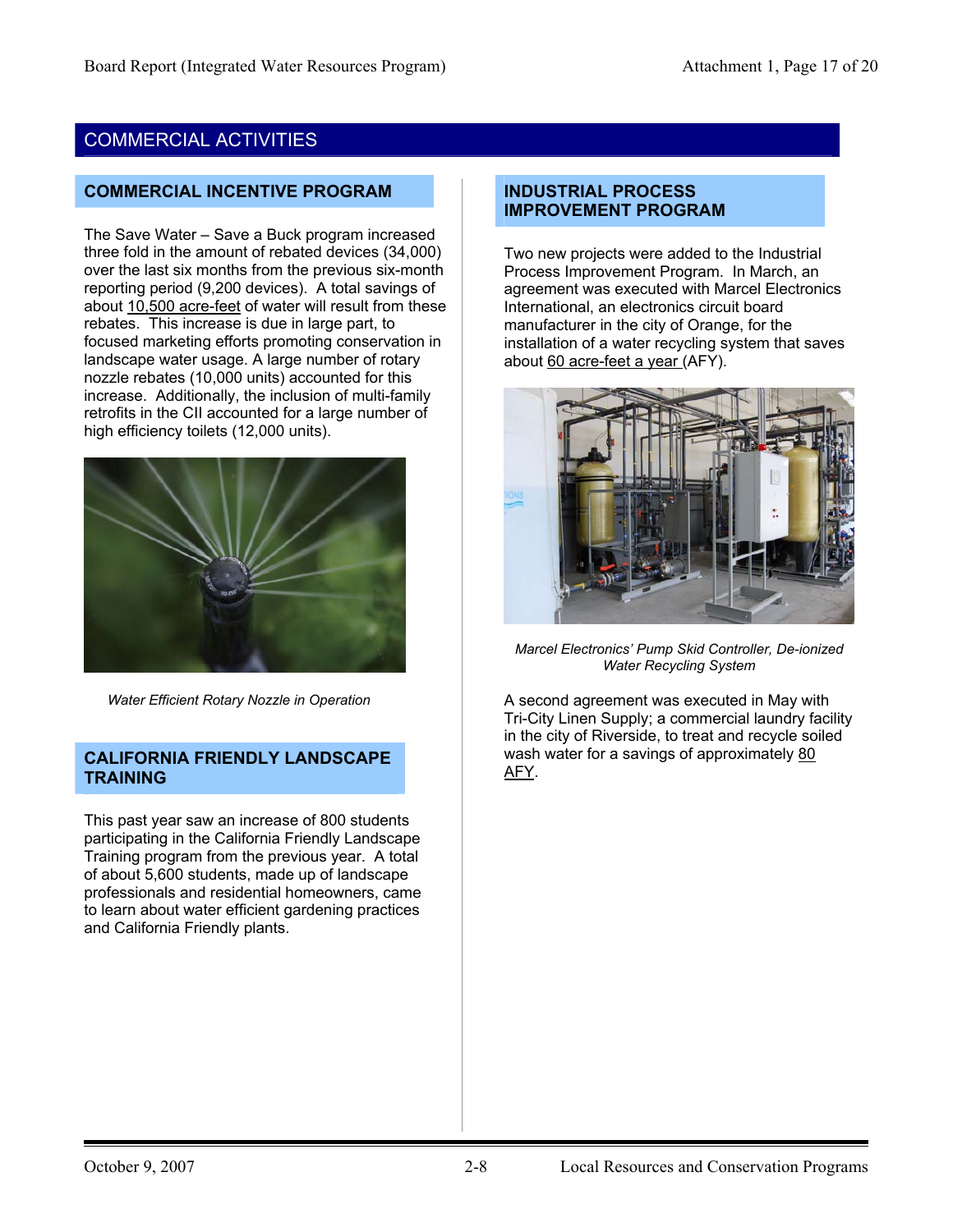# APPENDIX – LRP DETAILS

#### **Table 1 Recycling Projects (Ending June 30, 2007)**

| <b>MEMBER</b>                              | <b>PROJECT</b>   |                                                                                     | <b>AGREE-</b>     | $FY$ 05-06 <sup>2</sup> | $FY$ 06-07 <sup>2</sup> |                | <b>TOTAL TO DATE<sup>2</sup></b> |
|--------------------------------------------|------------------|-------------------------------------------------------------------------------------|-------------------|-------------------------|-------------------------|----------------|----------------------------------|
| <b>AGENCY</b>                              |                  |                                                                                     | <b>MENT</b>       | <b>YIELD</b>            | <b>YIELD</b>            | <b>YIELD</b>   | <b>Contribution</b>              |
|                                            |                  |                                                                                     | DATE <sup>1</sup> | (AFY)                   | (AFY)                   | (AF)           | (S)                              |
| <b>L PROJECTS PROGRAM:</b>                 |                  |                                                                                     |                   |                         |                         |                |                                  |
| Calleguas MWD                              | 1.               | Oak Park/North Ranch Recycled Water Distribution System                             | 1991              | 977                     | 947                     | 12,848         | \$1,978,638                      |
|                                            | $\overline{2}$ . | Conejo Creek Water Recycling Project                                                | 1998              | 2,179                   | 2,414                   | 7,924          | \$1,220,311                      |
| Central Basin MWD                          | 3.               | Lakewood Water Reclamation Project                                                  | 1989              | 374                     | 440                     | 7,303          | \$1,124,616                      |
| Eastern MWD                                | 4.               | Rancho California Reclamation Expansion Project                                     | 1993              | 3,353                   | 3,766                   | 32,826         | \$5,055,235                      |
|                                            | 5.               | Eastern Regional Reclaimed Water System                                             | 1995              | $\Omega$                | $\bf{0}$                | $\Omega$       | \$0                              |
|                                            | 6.               | Eastern Reach 1, Phase II Water Reclamation Project                                 | 1996              | 228                     | 482                     | 3,128          | \$481,727                        |
| City of Glendale                           | 7.               | Glendale Water Reclamation Expansion Project                                        | 1989              | 274                     | 273                     | 4,080          | \$628,382                        |
| <b>Inland Empire Utility</b>               | 8.               | IEUA Regional Recycling Water Distribution System                                   | 1996              | 4,117                   | 6,531                   | 17,998         | \$2,771,630                      |
| Las Virgenes MWD                           | 9.               | Calabasas Reclaimed Water System Extension Project                                  | 1989              | 700                     | 700                     | 9,243          | \$1,423,376                      |
| City of Long Beach                         | 10.              | Long Beach Reclamation Project                                                      | 1986              | 1,232                   | 1,524                   | 24,429         | \$3,762,020                      |
|                                            | 11.              | Long Beach Reclaimed Water Master Plan, Phase I System Expansion                    | 1995              | 74                      | 653                     | 727            | \$111,912                        |
| City of Los Angeles                        | 12.              | Los Angeles Greenbelt Project                                                       | 1990              | 484                     | 866                     | 10,165         | \$1,565,456                      |
|                                            | 13.              | Sepulveda Basin Water Reclamation Project                                           | 1993              | $\Omega$                | $\vert$ 0               |                | SC.                              |
| MWD of Orange                              | 14.              | <b>Irvine Reclamation Project</b>                                                   | 1986              | 10,000                  | 10,000                  | 163,100        | \$25,117,354                     |
| County                                     | 15.              | Moulton Niguel Water Reclamation Project                                            | 1992              | 6,220                   | 7,580<br>410            | 60,175         | \$9,266,888<br>\$246,369         |
|                                            | 16.              | San Clemente Water Reclamation Project                                              | 1990              | 341                     | 2,595                   | 1,600          | \$4,381,516                      |
|                                            | 17.              | Santa Margarita Water District Water Reclamation Expansion Project                  | 1987              | 2,900<br>351            | 380                     | 28,451         | \$745,683                        |
| San Diego County                           | 18.<br>19.       | Trabuco Canyon Reclamation Expansion Project<br>Oceanside Water Reclamation Project | 1989<br>1991      | 138                     | 90                      | 4,842<br>1,068 | \$178,363                        |
| Water Authority                            | 20.              | Santa Maria Water Reclamation Project                                               | 1990              | 207                     | 219                     | 1,620          | \$249,542                        |
|                                            | 21.              | Shadowridge Water Reclamation Project                                               | 1989              | $\Omega$                |                         | 3,097          | \$476,984                        |
|                                            |                  | Subtotal                                                                            |                   | 34,149                  | 39,870                  | 394,624        | 60,786,002                       |
|                                            |                  |                                                                                     |                   |                         |                         |                |                                  |
| <b>LOCAL RESOURCE PROGRAM CONVERSIONS:</b> |                  |                                                                                     |                   |                         |                         |                |                                  |
| City of Burbank                            | 22.              | Burbank Reclaimed Water System Expansion Project                                    | 1994              | 649                     | 729                     | 5,693          | \$1,423,150                      |
| Central Basin MWD                          | 23.              | Century Reclamation Program <sup>3</sup>                                            | 1991              |                         | $\vert$ 0               | $\Omega$       | \$0                              |
|                                            | 24.              | Rio Hondo Water Reclamation Program <sup>3</sup>                                    | 1992              | 3,936                   | 5,290                   | 54,652         | \$11,836,625                     |
| City of Glendale                           | 25.              | Glendale Brand Park Reclaimed Water Project <sup>3</sup>                            | 1996              |                         |                         | $\Omega$       | \$0                              |
|                                            | 26.              | Glendale Verdugo-Scholl Reclaimed Water Expansion Project II <sup>5</sup>           | 1994              | 686                     | 885                     | 8,880          | \$2,219,925                      |
| MWD of Orange                              | 27.              | Green Acres Reclamation Project <sup>4,5</sup> (MWDOC)                              | 1988              | 1,034                   | 1,448                   | 20,098         | \$4,685,131                      |
| County                                     |                  | Green Acres Reclamation Project <sup>4,5</sup> (Coastal)                            |                   | 123                     | 203                     | 1,818          | \$483,775                        |
| San Diego County                           | 28.              | Encina Basin WRP Phase I                                                            | 1993              | 1,613                   |                         | $\mathbf{0}$   | $$^{<}$                          |
| Water Authority                            | 29.              | Escondido Regional Reclaimed Water Project                                          | 1995              | 221                     | 359                     | 669            | \$167,125                        |
|                                            | 30.              | Fallbrook Public Utility District Water Reclamation Project                         | 1989              | 394                     | 497                     | 7,252          | \$1,812,925                      |
|                                            | 31.              | North City Water Reclamation Project                                                | 1993              | 3,705                   | 5,127                   | 30,570         | \$6,884,158                      |
|                                            | 32.              | Padre Dam MWD Reclaimed Water System Phase I                                        | 1995              | 782                     | 850                     | 5,353          | \$1,338,275                      |
|                                            | 33.              | San Elijo Water Reclamation System                                                  | 1996              | 1,135                   | 1,342                   | 6,717          | \$1,679,200                      |
|                                            | 34               | San Pasqual Water Reclamation Project, Phase I                                      | 1991              | $\mathbf{0}$            | $\overline{0}$          | 1,569          | \$392,350                        |
| City of Santa Ana                          |                  | Green Acres Reclamation Project <sup>5</sup> (Santa Ana)                            | 1988              | 95                      | 124                     | 2,903          | \$725,850                        |
| West Basin MWD                             | 35.              | West Basin Water Reclamation Program                                                | 1991              | 23,686                  | 29,112                  | 262,292        | \$65,573,100                     |
|                                            |                  | Subtotal                                                                            |                   | 38,059                  | 45,964                  | 408,465        | \$99,221,589                     |
|                                            |                  |                                                                                     |                   |                         |                         |                |                                  |
| <b>COMPETITIVE LRP 1998:</b>               |                  |                                                                                     |                   |                         |                         |                |                                  |
| City of Santa Monica                       | 36.<br>37.       | Dry Weather Runoff Reclamation Facility<br>Alamitos Barrier Reclaimed Water Project | 1999              | 82<br>1,176             | 86<br>307               | 189<br>1,482   | \$28,335<br>\$297,902            |
| Central Basin MWD                          | 38.              | Harbor Water Recycling Project                                                      | 2000<br>2000      | 702                     | 1,952                   | 702            | \$262,746                        |
| City of Los Angeles<br>MWD of Orange       | 39.              | Capistrano Valley Non Domestic Water System Expansion                               | 2000              | $\boldsymbol{0}$        | $\vert 0 \vert$         | $\overline{0}$ | \$0                              |
| County                                     | 40.              | Moulton Niguel Phase 4 Reclamation System Expansion                                 | 2000              | $\boldsymbol{0}$        | $\overline{0}$          | $\overline{0}$ | \$0                              |
|                                            | 41.              |                                                                                     |                   |                         | 2,772                   |                | \$426,284                        |
|                                            |                  | Development of Non Domestic Water System Exp. Ladera and Talega                     | 2000              | 904                     |                         | 3,676          |                                  |
| San Diego County                           | 42.              | Encina Basin Water Reclamation Program-Phase 1&2                                    | 2000              | $\theta$                | 2,554                   | 19,087         | \$3,982,709                      |
| Water Authority                            | 43.              | Olivenhain Recycled Project - Southeast Quadrant                                    | 2000              | 651                     | 1,022                   | 2,404          | \$360,525                        |
|                                            | 44.              | Otay Recycled Water System                                                          | 1999              | 1,122                   | 1,783                   | 14,717         | \$3,223,193                      |
|                                            | 45.              | Rincon del Diablo Recycled Water Program                                            | 2000              | 648                     | 648                     | 1,348          | \$231,817                        |
|                                            |                  | Subtotal                                                                            |                   | 5,285                   | 11,124                  | 43,604         | 8,813,511                        |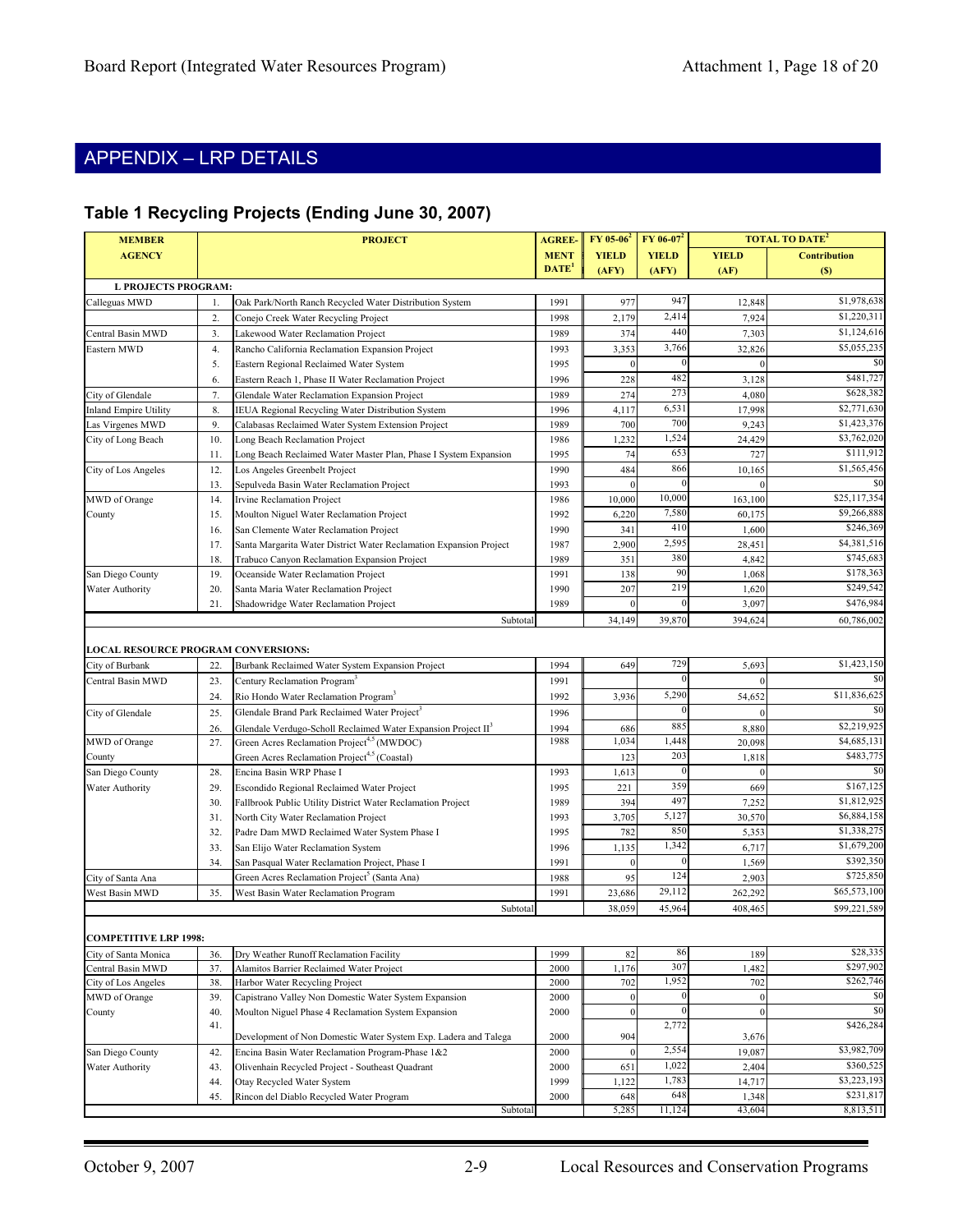#### **Table 1 (Continued)**

| <b>MEMBER</b>                 |     | <b>PROJECT</b>                                                  |              | <b>AGREE-</b> | $FY$ 05-06 <sup>2</sup> | $FY$ 06-07 <sup>2</sup> |              | <b>TOTAL TO DATE<sup>2</sup></b> |
|-------------------------------|-----|-----------------------------------------------------------------|--------------|---------------|-------------------------|-------------------------|--------------|----------------------------------|
| <b>AGENCY</b>                 |     |                                                                 |              | <b>MENT</b>   | <b>YIELD</b>            | <b>YIELD</b>            | <b>YIELD</b> | <b>Contribution</b>              |
|                               |     |                                                                 |              | $DATE1$       | (AFY)                   | (AFY)                   | (AF)         | (S)                              |
| <b>COMPETITIVE LRP 2003:</b>  |     |                                                                 |              |               |                         |                         |              |                                  |
| Eastern MWD                   | 46. | Recycled Water Pipeline Reach 16 Project                        |              | 2004          | 80                      | 674                     | 754          | \$62,549                         |
| Las Virgines MWD              | 47. | Decker Canyon Water Recycling Facilities Project                |              | 2005          |                         |                         |              | \$0                              |
| City of Los Angeles           | 48. | Hansen Area Water Recycling Phase I Project                     |              | 2005          |                         |                         |              | \$0                              |
|                               | 49. | Sepulveda Basin Water Recycling Project Phase 4                 |              | 2005          |                         |                         |              | \$0                              |
| MWD of Orange                 | 50. | Groundwater Replenishment System Seawater Barrier Project       |              | 2004          |                         |                         | 0            | \$0                              |
| County                        | 51. | IRWD Recycled Water System Upgrade Project                      |              | 2004          |                         |                         | 0            | \$0                              |
| Three Valleys MWD             | 52. | City of Industry Regional Recycled Water Project                |              | 2005          |                         |                         | 0            | \$0                              |
|                               | 53. | City of Industry Regional Recycled Water Project                |              | 2005          |                         |                         | $\Omega$     | \$0                              |
| Upper San Gabriel             | 54. | Direct Reuse Project Phase IIA                                  |              | 2004          |                         | 461                     | 461          | \$92,100                         |
| Valley MWD                    | 55. | City of Industry Regional Recycled Water Project                |              | 2005          |                         |                         |              | \$0                              |
|                               |     |                                                                 | Subtotal     |               | 80                      | 1.135                   | 1,215        | \$154,649                        |
| <b>EXPIRED AGREEMENTS:</b>    |     |                                                                 |              |               |                         |                         |              |                                  |
| Central Basin MWD             | 56. | Cerritos Reclaimed Water Extension Project <sup>6</sup>         |              | 1993          | 260                     |                         | 2,854        | \$288,226                        |
| Las Virgenes MWD              | 57. | Las Virgenes Reclamation Project                                |              | 1993          | 2,700                   |                         | 40.918       | \$2,806,369                      |
| MWD of Orange County          | 58. | South Laguna Reclamation Project                                |              | 1993          | 860                     |                         | 12,852       | \$610,167                        |
| San Diego County WA           | 59. | Encina Water Pollution Control Reclamation Project <sup>6</sup> |              | 1992          | 165                     |                         | 1,971        | \$113,098                        |
| Three Valleys MWD             | 60. | Walnut Valley Water Reclamation Expansion Project <sup>6</sup>  |              | 1991          | 500                     |                         | 5,130        | \$240.117                        |
|                               |     |                                                                 | Subtotal     |               | 4,485                   | $\Omega$                | 63,725       | \$4,057,977                      |
| <b>TERMINATED AGREEMENTS:</b> |     |                                                                 |              |               |                         |                         |              |                                  |
| <b>MWD</b> of Orange County   | 61. | South Laguna Reclamation Expansion Project                      |              | 1988          |                         |                         | 59           | \$8,239                          |
| San Diego County WA           | 62. | Rancho Santa Fe Reclaimed Water System                          |              | 1993          |                         |                         | $\theta$     | \$0                              |
|                               |     |                                                                 | Subtotal     |               |                         |                         | 59           | 8,239                            |
| <b>Operating Projects:</b>    | 45  |                                                                 | <b>Total</b> |               | 82,058                  | 98.092                  | 911.693      | \$173,041,967                    |

1. Original execution date is shown and is not necessarily indicative of the date the project commenced operation.

2. Totals through June 2007 as reported to date - not all information is complete.

3 . Projects operate separately, but are administered as one agreement for the respective agency as of July 1, 1999.

4. MWDOC delivers 800 AFY from a project formerly operated by Coastal Municipal Water District.

5. Green Acres Reclamation Project delivers water to MWDOC and Santa Ana and is approved as one project with a Total Contract Yield of 7,000 AFY.

6. Project operation continues but production is not certified. Production shown is Contract Yield.

Note: S outh Laguna Expansion and Rancho Santa Fe remain on tables but have been terminated.